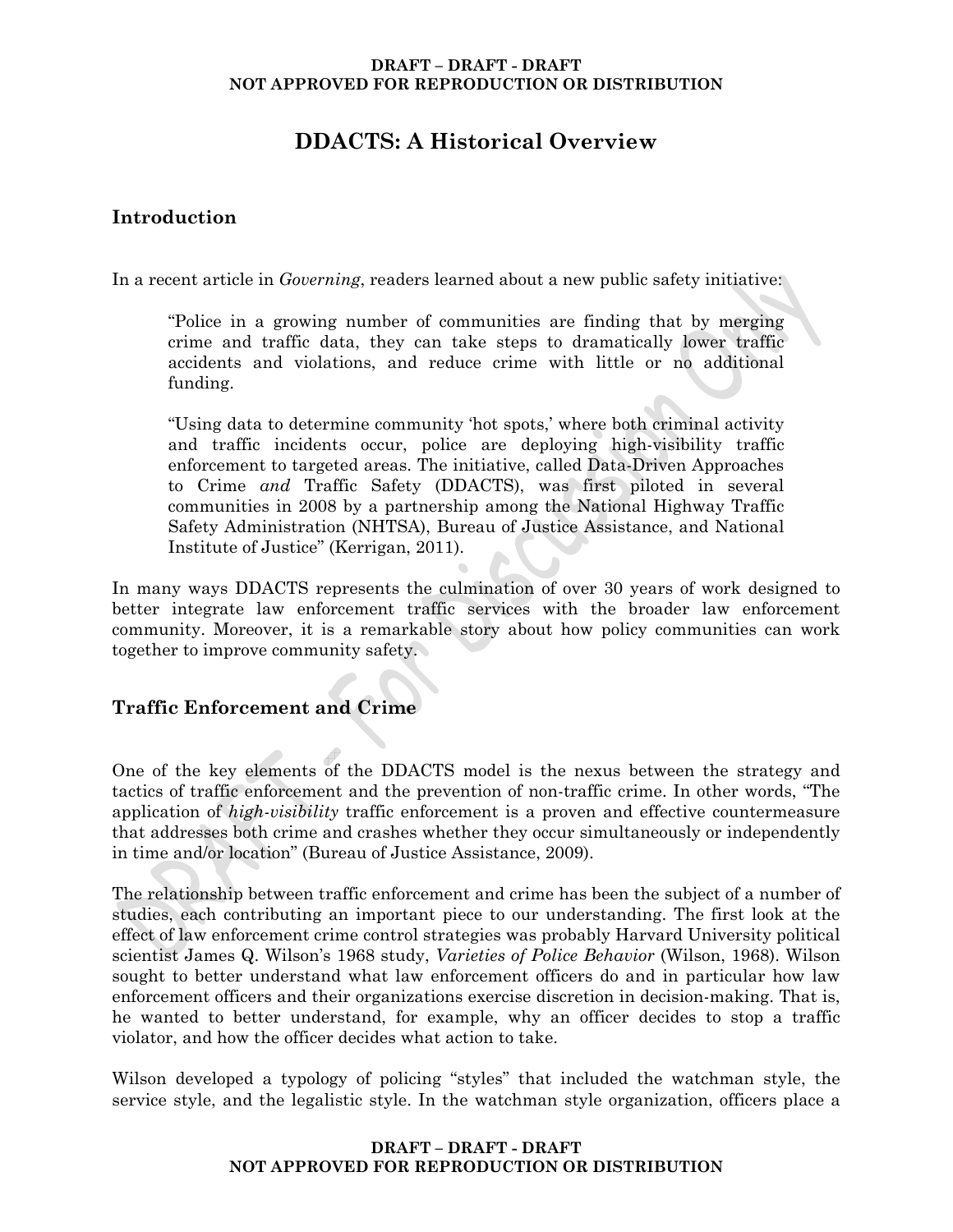high priority on order maintenance, and the administrators of these agencies allow officers to overlook minor offenses like traffic violations. In the watchman style departments officers are encouraged to "ignore the little stuff," and to "be tough" where it is important.

In the service style department's officers look seriously at all types of requests for service, but they are less likely to use legal and formal processes to intervene. While the department will pay careful attention to serious crime, they are likely to avoid arrests and citations for minor offenses. Wilson found, for example, that vehicle stops in these communities were much more likely to result in warnings than in citations.

The third style of policing described by Wilson was the legalistic style. The emphasis in such departments is on law enforcement rather than order maintenance. That is, in these departments officers will generally choose a law enforcement response to most encounters. Not surprisingly, officers in these departments were much more likely to issue traffic citations than officers in either the watchman or service style departments. Wilson suggests that traffic enforcement is particularly attractive in legalistic departments because "traffic law enforcement is one way to prevent accidents," and that traffic stops are an opportunity to" discover fugitives, stolen merchandise, illegal weapons, and stolen cars." Moreover, he argues that the more vehicle stops the agency conducts the more likely they are to catch criminals, and because they usually get positive response from this result, they are likely to make even more stops.

Wilson's 1968 book was based largely on a qualitative study of eight law enforcement agencies. In 1978 Wilson and his colleague Barbara Boland conducted a quantitative study to measure whether the policing style of a community had an effect on crime (Wilson & Boland, 1968). In this study Wilson and Boland examined law enforcement activity in 35 large American cities.

This rigorous quantitative study concluded that cities with the highest rate of traffic citations per officer (the measure of "patrol aggressiveness") experienced the lowest rates of commercial robbery. They suggested that aggressive patrol strategies could affect crime in two ways. First, they argued that, "by stopping, questioning, and otherwise closely observing citizens, especially suspicious ones, the police are more likely to find fugitives, detect contraband (such as stolen property or concealed weapons), and apprehend persons fleeing from the scene of a crime." They also suggested that, "aggressive patrol strategy will affect the crime rate directly, and not through its effect on the arrest rate, if it leads wouldbe offenders to believe that their chances of being arrested have increased, even though they have not."

The Wilson and Boland study generated a great deal of attention in the academic community. It came shortly after the release of the Kansas City Patrol Experiment that suggested that routine law enforcement patrol had limited effects on crime and disorder (Kelling, Pate, Dieckman, & Brown, 1974). While many criminologists interpreted the Kansas City results to suggest that law enforcement strategy was not important, Wilson and Boland, by contrast, suggested that, in fact, an aggressive patrol strategy could reduce crime.

Herbert Jacob and Michael Rich were critical of the Wilson-Boland findings. They examined the relationship between robbery rates and traffic citation rates in Atlanta, Boston,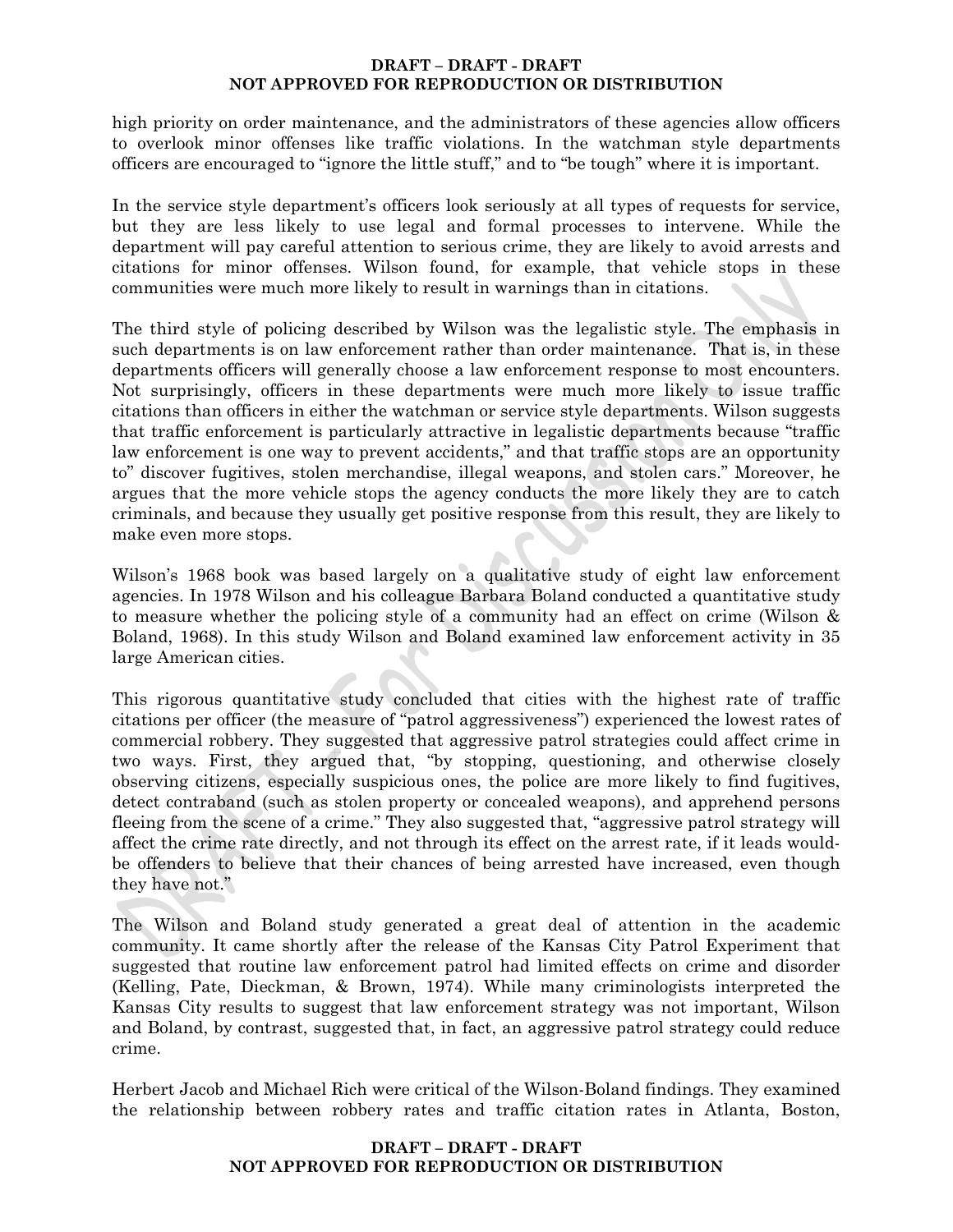Houston, Minneapolis, Newark, Oakland, Philadelphia, and San Jose for the period of 1948 to 1978. Based on this work they concluded that," the number of moving violations is not a good indicator of police aggressiveness…" (Jacob & Rich, 1981).

In 1988 Robert Sampson and Jacqueline Cohen conducted a replication of the Wilson-Boland study using data from 171 American cities with populations over 100,000. As their measure of patrol aggressiveness they used arrests per officer for driving under the influence, and arrests for disorderly conduct. Sampson and Cohen concluded that aggressive policing had a strong effect on increasing the certainty of arrest for robbery (Sampson & Cohen, 1988).

By 1990 we had strong empirical evidence that traffic enforcement had an effect on crime. This effect worked two ways. First, traffic enforcement made law enforcement activities more visible, and thus it served as a general deterrent to crime. This was in contrast to the modest level of visibility that is derived through routine patrol. Second, traffic enforcement reduced crime by making it more difficult for offenders to use motor vehicles. That is, when officers stop vehicles they are likely to find contraband or other evidence of crime, and thus offenders may be more reluctant to use their vehicle in the commission of a crime.

These research findings were of particular interest to the National Highway Traffic Safety Administration, which for many years had worked to convince law enforcement executives that traffic enforcement should be part of their overall crime control strategies. In order to learn more about how traffic enforcement could be used as a tool for crime control, NHTSA funded field experiments in Dayton, Ohio, and Baltimore County, Maryland (Weiss, Lucke, & Reischl, 1993). The Dayton project was particularly informative (Weiss & Freels, S1996).

The Dayton Traffic Enforcement Experiment began in January 1992 and lasted for six months. The project was designed, in part, to better understand how traffic enforcement could be used by an agency to reduce crime. Officers participating in the experiment were instructed to enforce traffic laws in the target area, focusing on the hours of 6 p.m. to midnight. Officers were encouraged to make stops in visible areas. They could either issue citations or warnings. Officers participating in the project conducted these stops as part of their normal duties. No additional officers were assigned to the target area.

The results in Dayton were mixed. Unlike previous studies there was no reduction in robbery in the target area, but there was a relatively large reduction in auto theft. The study team expected that as a result of increased traffic enforcement the department would experience an increase in arrests for illegal guns, drugs, and other contraband in the target area. Surprisingly, they experienced a *large reduction* in arrests for those offenses in the target area, leading some observers to question the utility of traffic enforcement as a tool for interrupting criminal enterprises. However, there is strong evidence to believe that the reason the officers found less contraband in the target area was that offenders were avoiding the target area, thus reinforcing the notion that traffic enforcement can increase deterrence.

Our understanding of the relationship between traffic enforcement and crime was further enhanced by two NHTSA studies in Grand Prairie, Texas, and Peoria, Illinois (Stuster, Sheehan, & Morford, 1997). The Grand Prairie study focused on the outcomes of vehicle stops. The study found that "47 percent of the arrests made by Grand Prairie traffic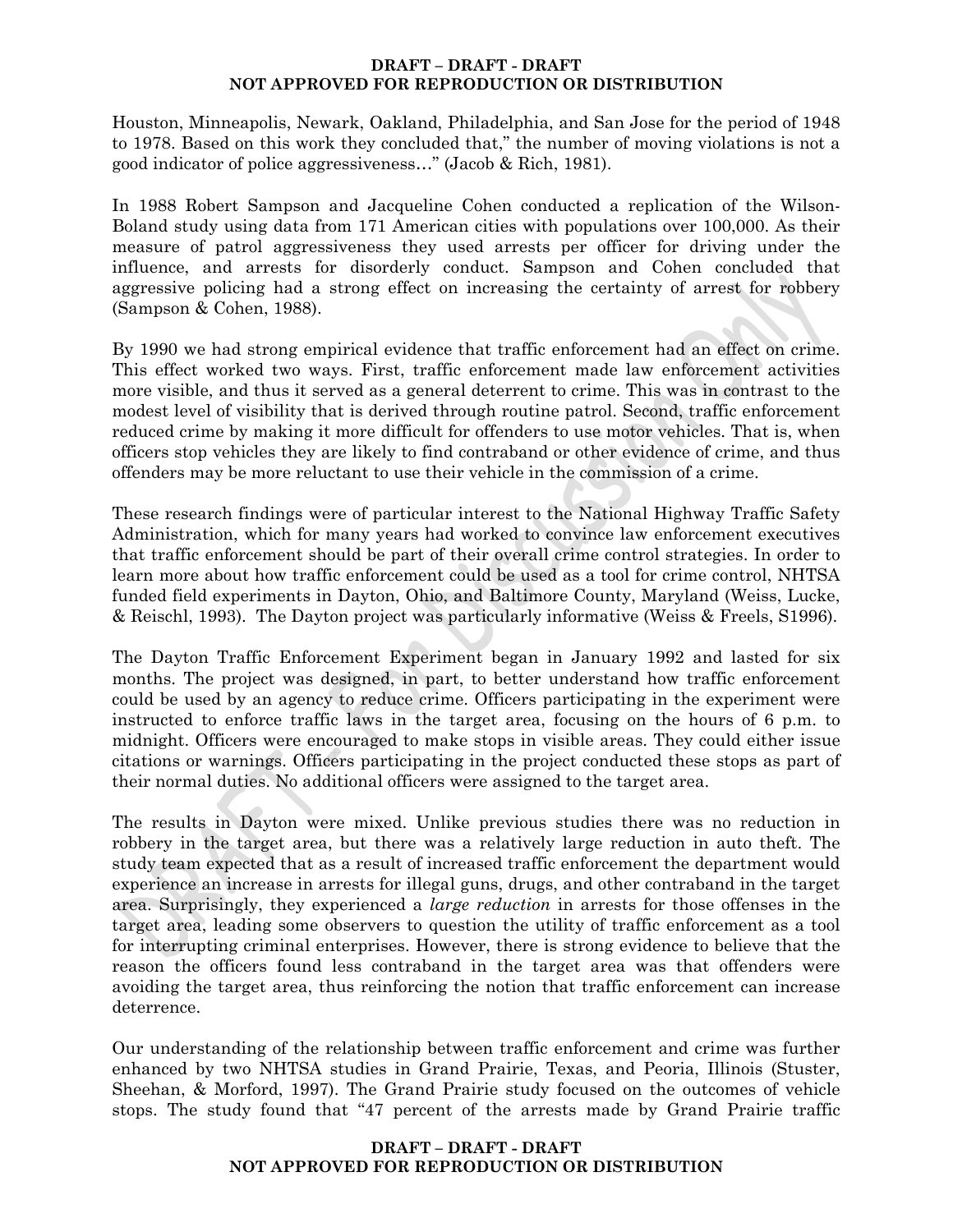personnel in 1994 were for serious violations, including DWI, burglary, robbery, and violent crimes," and that "1,267, or 36 percent of the arrests made by traffic officers were made in response to officer observations such as an illegal weapon or contraband in a vehicle."

The Peoria study examined what happened when a new superintendent of police promoted a strong emphasis on traffic enforcement. The new strategy encouraged more vehicle stops and citations, the introduction of sobriety checkpoints and a collaborative effort between the Illinois State Police, the Peoria County sheriff, and the local school district.

Researchers compared the time period (1994-1996) after implementation of the new policy with the time period prior to implementation. The results appear in Table 1.

| Activity                            | Result |
|-------------------------------------|--------|
| <b>Traffic Citations Issued</b>     | $+24%$ |
| <b>Officer Initiated Activity</b>   | $+28%$ |
| Custodial Arrests                   | $+16%$ |
| <b>DUI</b> Arrests                  | $+11%$ |
| <b>Traffic Crashes</b>              | $-21%$ |
| Citizen-Generated Calls for Service | $-6%$  |
| Violent Crime                       | $-10%$ |
| <b>Property Crime</b>               | $-12%$ |

**Table 1 Results of Traffic Enforcement Program in Peoria, 1994-1996.** 

One of the more interesting studies about traffic enforcement and crime was funded by the National Institute of Justice in Kansas City, Missouri (Sherman, Shaw, & Rogan, (1995). The Kansas City Gun Experiment was designed to evaluate a law enforcement strategy to reduce gun violence, drive by shootings, and homicides in a patrol beat where the homicide rate was 20 times higher than the national average. For 29 weeks, from July 7, 1992, to January 27, 1993, the Kansas City Police Department officers assigned to the project focused on gun detection through aggressive patrol, primarily vehicle stops. The results of this study were quite striking:

- Gun seizures by police in the target area increased by more than 65 percent, while gun crimes declined in the target area by 49 percent;
- There was no measurable displacement of gun crimes to patrol beats surrounding the target area;
- Drive by shootings dropped from 7 to 1 in the target area, doubled from 6 to 12 in the comparison area, and showed no displacement to adjoining beats;
- Homicides showed a statistically significant reduction in the target area but not in the comparison area;
- Before-and-after surveys of residents showed that respondents in the target area became less fearful of crime and more positive about their neighborhood than respondents in the comparison area;
- Vehicle stops were the most productive method of finding guns, with an average of 1 gun found in every 28 vehicle stops; and
- Two-thirds of the people arrested for gun carrying in the target area resided outside the area.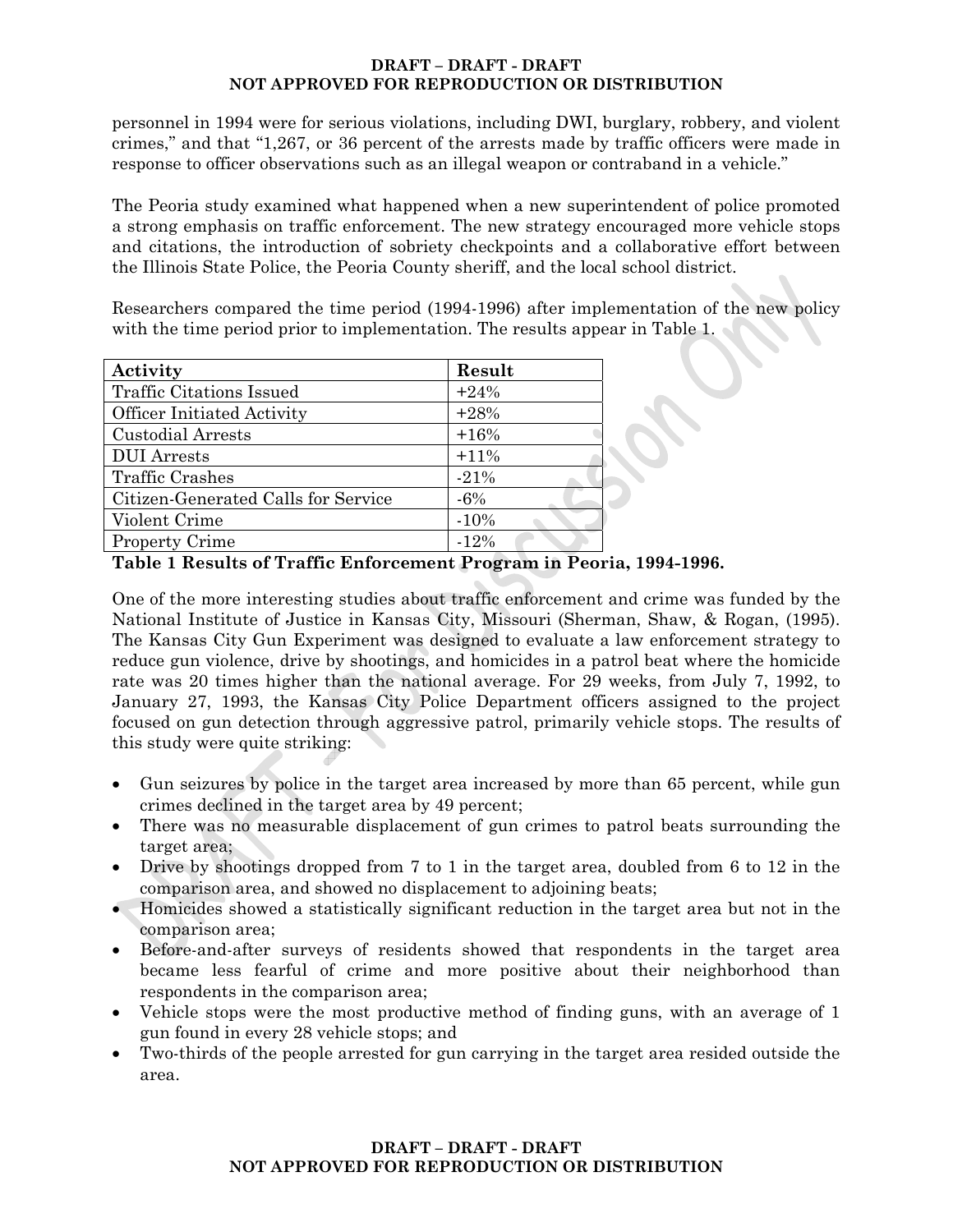Two studies in Indianapolis helped us to better understand the ways in which traffic enforcement and crime interact. In 1995 Indianapolis experienced a significant increase in violent crime, much of it related to street-level drug sales. Based on the results from Kansas City, the Indianapolis Police Department conducted a small project to test whether increasing vehicle stops could reduce crime (Weiss & McGarrell, 1999, July).

In the "Safe Streets" Project Weiss and McGarrell analyzed eight beats in Indianapolis that experienced high levels of aggressive traffic enforcement during a 6-week period. In this study, officers patrolled an extra 4 hours at the end of their shift; thus there were more officers on patrol than the prior comparison time. Beats experiencing a significant decrease in reported burglaries and auto vehicle thefts were those in which officers concentrated solely on stopping as many vehicles as possible. Significant reductions in auto vehicle theft were also realized in other beats where officers focused on consent searches for drugs and greater use of computer criminal history checks of persons and vehicles. In addition, there was a diffusion of program benefits to contiguous beats.

Arguably, the most rigorously conducted study of traffic enforcement and crime was conducted in Indianapolis in the summer of 1997 (McGarrell, Chermak, Weiss, & Wilson, 2001). Building on its experience in the "safe streets" project, the Indianapolis Police Department (IPD) launched a more refined and carefully implemented effort to measure the effect of directed patrol on crime.

IPD applied directed patrol tactics in two districts in two different ways. The East District followed a general deterrence strategy in which officers stopped many vehicles, issued many citations, and made 1 felony arrest for every 100 vehicle stops. The North District employed a targeted deterrence strategy. It assigned fewer officers, and although they stopped fewer vehicles and issued fewer citations they made almost 3 times as many arrests for every 100 stops than the officers in the East District.

Officers in the North District were more likely to stop and arrest felons because they focused on specific suspicious behavior and individuals. Homicide went down in both districts, but the North District also reduced gun crime overall—and it did so using fewer resources (McGarrell, Chermak, & Weiss, 2002).

Perhaps most important, residents of the communities expressed support for the IPD's directed patrol program and expressed support for the department. In spite of the fact that officers stopped nearly 5,000 vehicles, no complaints were filed against officers assigned to the project (Chermak, McGarrell, & Weiss, 2001).

# **DDACTS and the Criminology of Place**

One of the key components of the DDACTS model is the strategic and tactical focus on places. This focus is based on three underlying assumptions:

- It is more efficient to focus on places than to focus on individuals;
- The places that experience a high number of traffic crashes also exhibit a high number of crimes; and
- Tools like computer mapping have made it easier to adopt place-based strategies.

In this section of the report we examine these three assumptions.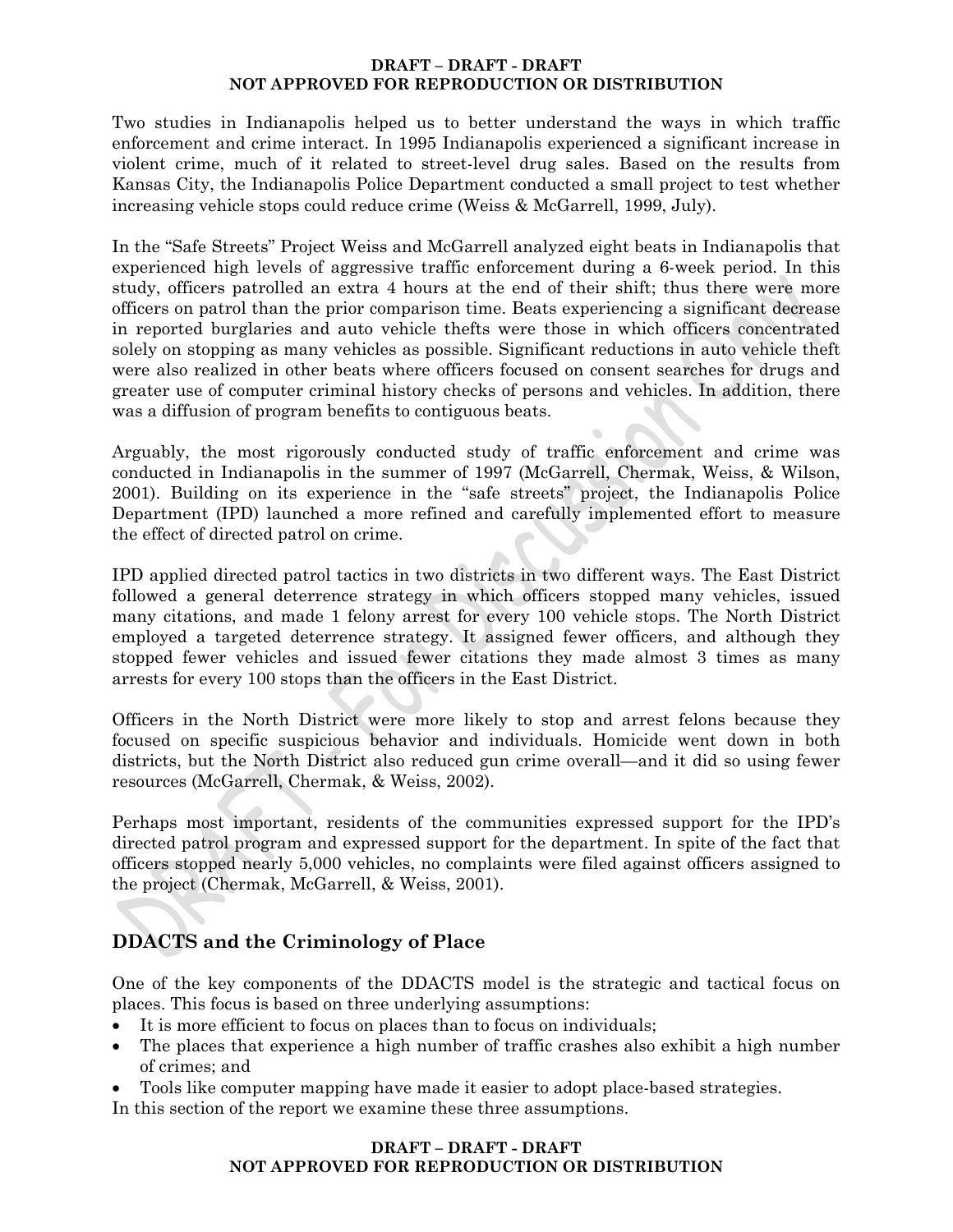It is generally held that the traditional focus of policing is people, and in particular on offenders (Eck & Weisburd, 1995). In recent years, however, there has been an increased interest in how law enforcement agencies could shift that focus from people to places (Weisburd, 2008).

Interestingly, traffic safety advocates have understood the importance of place for a very long time. August Vollmer, who served as police chief in Berkeley from 1905 to 1932, used "pin" maps to highlight the location of traffic crashes and calls for service. Vollmer's student, O.W. Wilson, whose textbook on police administration was the seminal work for most law enforcement executives, would later endorse this approach (Bruce, 2009).One of the most frequently used approaches to traffic crash reduction is the Selective Traffic Enforcement Program in which law enforcement resources are often focused on locations with high rates of crashes (NHTSA. 1971).

In the broader law enforcement community the interest in place is relatively recent. In the 1980s criminologist Lawrence Sherman examined calls for service for the Minneapolis Police Department. He found that 3.5 percent of the addresses in the city accounted for 50 percent of the calls for service (Sherman, Gartin, & Buerger, 1989). A more recent study of 14 years worth of data showed that half of Seattle's crimes take place on 4.5 percent of its streets (Harthorne, 2011).

Not only do we find that a relatively small percentage of places account for a substantial fraction of a community's crime and calls for service, but that these locations are relatively stable over time. While law enforcement strategies that focus on people will be subject to changes in community demographics (e.g. offenders will often age out of crime), places tend to be much more stable over time (Weisburd, Bushway, Lum, & Yang, 2004).

There is strong evidence that place-based strategies are effective. The National Research Council's study of police research and practice concluded, "Studies that focused police resources on hot spots provide the strongest evidence of police effectiveness that is now available" (Skogan & Frydl, 2004).

A common critique of place-based strategies is that if the law enforcement agency focuses on a particular place then offenders will respond by relocating to another location. This phenomenon is often called the displacement effect. A number of studies have examined this possibility and have found that, in general, crime is not displaced. In fact, several studies have found a "diffusion of benefit." That is, not only is crime not displaced, but places surrounding the target of law enforcement attention benefit from the strategy (Clarke & Weisburd, 1994).

A second part of the DDACTS model links the frequency crime at a location with the frequency of traffic crashes at that location. Some DDACTS agencies have reported that their data indicates that crashes and crimes do occur in the same locations (Hall, 2009). In fact, there are prior studies that lend support to this relationship.

When a local high school athlete was killed over a stop sign right-of-way dispute, the citizens of Albuquerque looked for a response from the police department (Stuster, 2001). An Albuquerque police officer was assigned the task of developing the Safe Streets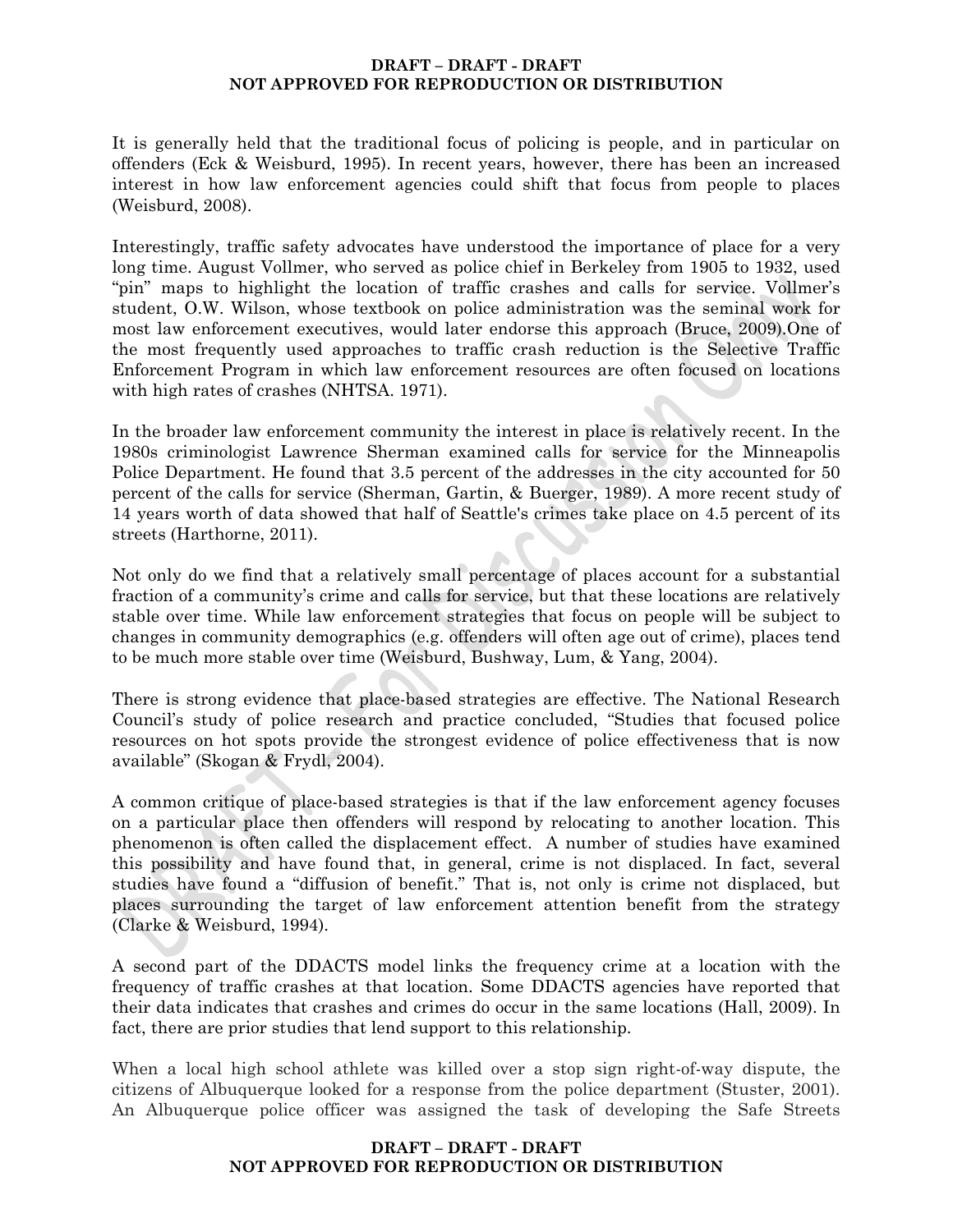program. He first plotted the locations of traffic crashes in the city. Albuquerque had 33 of the top 50 crash locations in New Mexico. Analysis indicated that 27 of the 33 high-crash locations were in four geographic clusters. It turned out that all four were high-crime areas. When the crime and crash maps were combined it was clear that the two were closely related.

It was not clear to the department whether there was a causal link between crime and crashes. They did observe, however, that many of the people arrested in the target areas resided outside of the areas. That fact -- and given that the geographical clustering suggested an opportunity -- along with traffic enforcement were viewed as the best approaches.

The special traffic enforcement program of Safe Streets 1997 revolved around four major elements: saturation patrols, follow-up patrols, freeway speed enforcement, and sobriety checkpoints. The program also included a focus on fixing "Broken Windows." That is, they directed enforcement activities in those areas that had signs of crime and disorder (Wilson & Kelling, 1982).

The department also enlisted the support of numerous traditional partners such as regional law enforcement agencies. They also included non-traditional partners like the New Mexico Department of Transportation, the local courts, and the Federal Highway Administration.

The results of the Safe Streets program were impressive. The four special enforcement areas together experienced a 9.5-percent decrease in crimes against persons during the first six months of the program, compared to the same months one year earlier. Interestingly, crime began to increase above the previous year's rate at about the time the traffic enforcement shifted from the target areas to other arterials. Crimes against persons remained 2 percent below the previous year's rates during the second half of the program, despite the shift in traffic enforcement effort away from the high-crime neighborhoods. Overall, crimes against persons in 1997 were 5 percent below the 1996 tallies in the four special enforcement areas. The overall decline included a 29-percent decline in homicide, a 17-percent decline in kidnapping, and a 10-percent decline in assault.

There were similarly impressive results in reducing crashes. From 1996 to 1997 there was a 9-percent decline in property-damage-only (PDO) crashes, an 18-percent decline in injury crashes, a 20-percent decline in DWI crashes, and a 34-percent decline in fatal crashes. While Albuquerque experienced an 18-percent reduction in serious injury crashes in 1997 the other urban areas in New Mexico declined by only 3 percent.

The following table illustrates the level of activity during the Safe Streets project:

| Action                | Number |
|-----------------------|--------|
| Citations             | 85,231 |
| <b>Vehicles Towed</b> | 5,703  |
| Misdemeanor Arrests   | 1,981  |
| Misdemeanor Warrants  | 1,290  |
| <b>DWI</b> Arrests    | 987    |
| Felony Arrests        | 417    |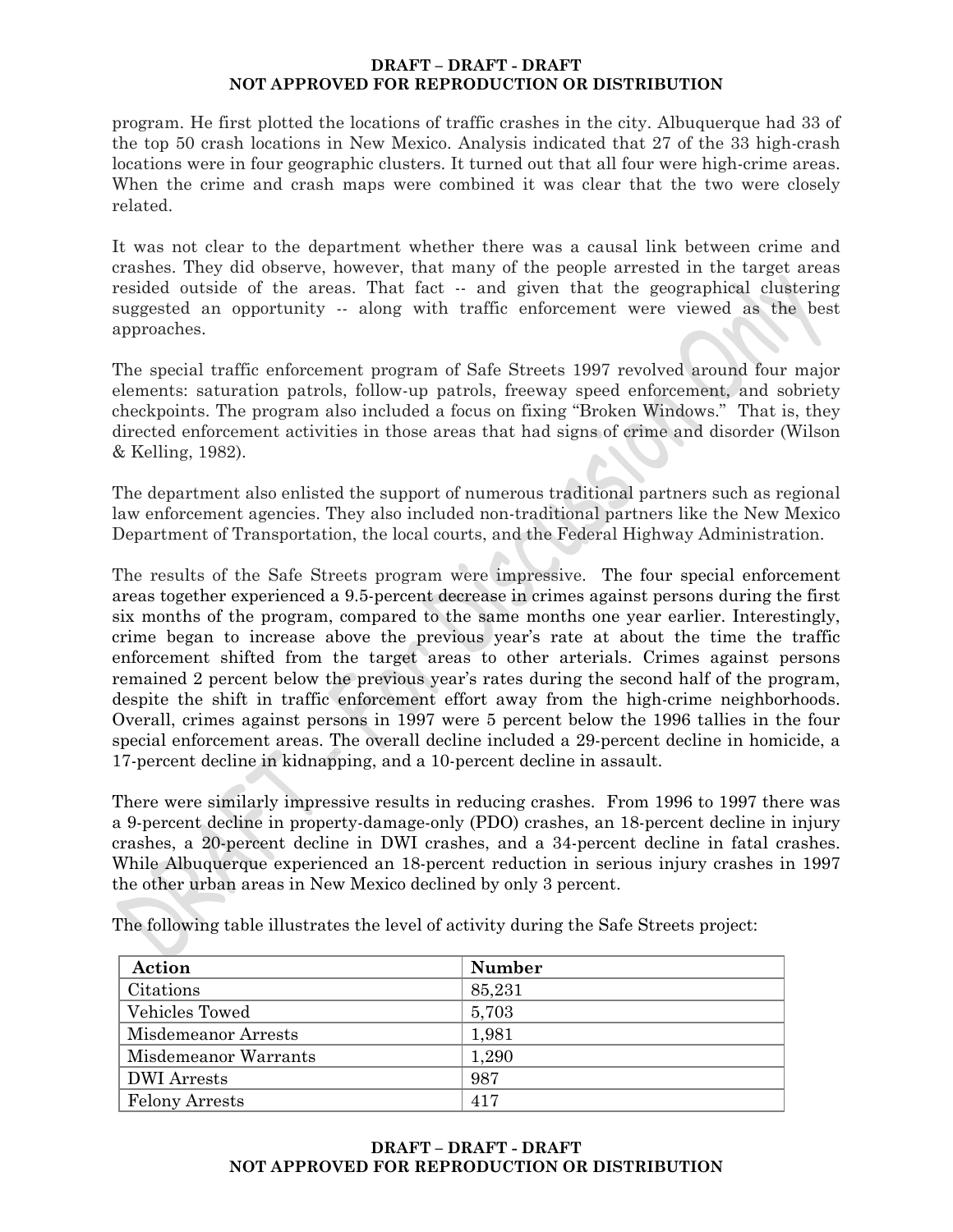| <b>Felony Warrants</b>           | $^{132}$ |
|----------------------------------|----------|
| <b>Stolen Vehicles Recovered</b> |          |
| DRE Arrests                      | 55       |

### **Table 2 Police Officer Activity Albuquerque PD Safe Streets 1997**

A great deal of research suggests a link between traffic crashes and crime at the community level. For example, Austin Porterfield found that at the State level traffic fatality rates were highly correlated with crime rates including murder, burglary, aggravated assault, robbery and auto theft (Porterfield, 1960). Michalowski studied 119 vehicular homicide cases and concluded that the characteristics of the victims and offenders of vehicular homicide were very similar to that of other violent crimes. He suggested that "the tendency toward aggressive behavior, characteristic of a subculture of violence, influences the way an individual drives as well as his face-to-face interactions" (Michalowski, 1975).

A more recent study by David Giacopassi and David Forde examined the relationship between traffic fatalities and crime. Like prior studies they found the two to be correlated at both the State and city level. However, unlike prior studies, they believe that "traffic fatalities are indices of incivility and aggression, indicating a disregard for social conventions, leading to more serious normative violations like homicide." Moreover, they suggest that when law enforcement agencies pay inadequate attention to traffic law violations it can lead to "a general condition where people feel they may break the law with impunity" (Giacopassi & Forde, 2000).

The final component of our examination of DDACTS and place-based policing is the use of mapping. As we have described elsewhere, mapping the locations of crimes, calls for service, and traffic crashes is not new. In fact it has been used in some degree for over 100 years. What is new is the availability of computerized mapping systems that can make it relatively easy to use this tool as part of a crime control program. In a recent study, 62 percent of a sample of 125 departments with 100 or more sworn officers reported having adopted computerized crime mapping (Weisburd & Lum, 2005).

A recent discussion of mapping describes the functions of maps:

- Are pictures of information about areas and places;
- Help us visualiz*e* data;
- Are like the proverbial pictures worth a thousand words; and
- Enable information to be seen at a glance (Harries, 1999).

This is a good framework to understand how mapping supports DDACTS. Every law enforcement agency must find ways to respond to increasing demands with limited resources. Law enforcement managers must determine how best to deploy officers for traffic enforcement. Maps that compare crash locations with enforcement activity may help to identify a disparity between the nature of the problem and the countermeasure. Maps can help to provide a fact-based picture of where crime is occurring in a community, thus helping to balance citizen perceptions.

In the case of DDACTS mapping can be an important tool. First, mapping can help organizations better understand how crashes and crimes are related. Second, mapping can be used to make the case that traffic enforcement is really an appropriate tool to address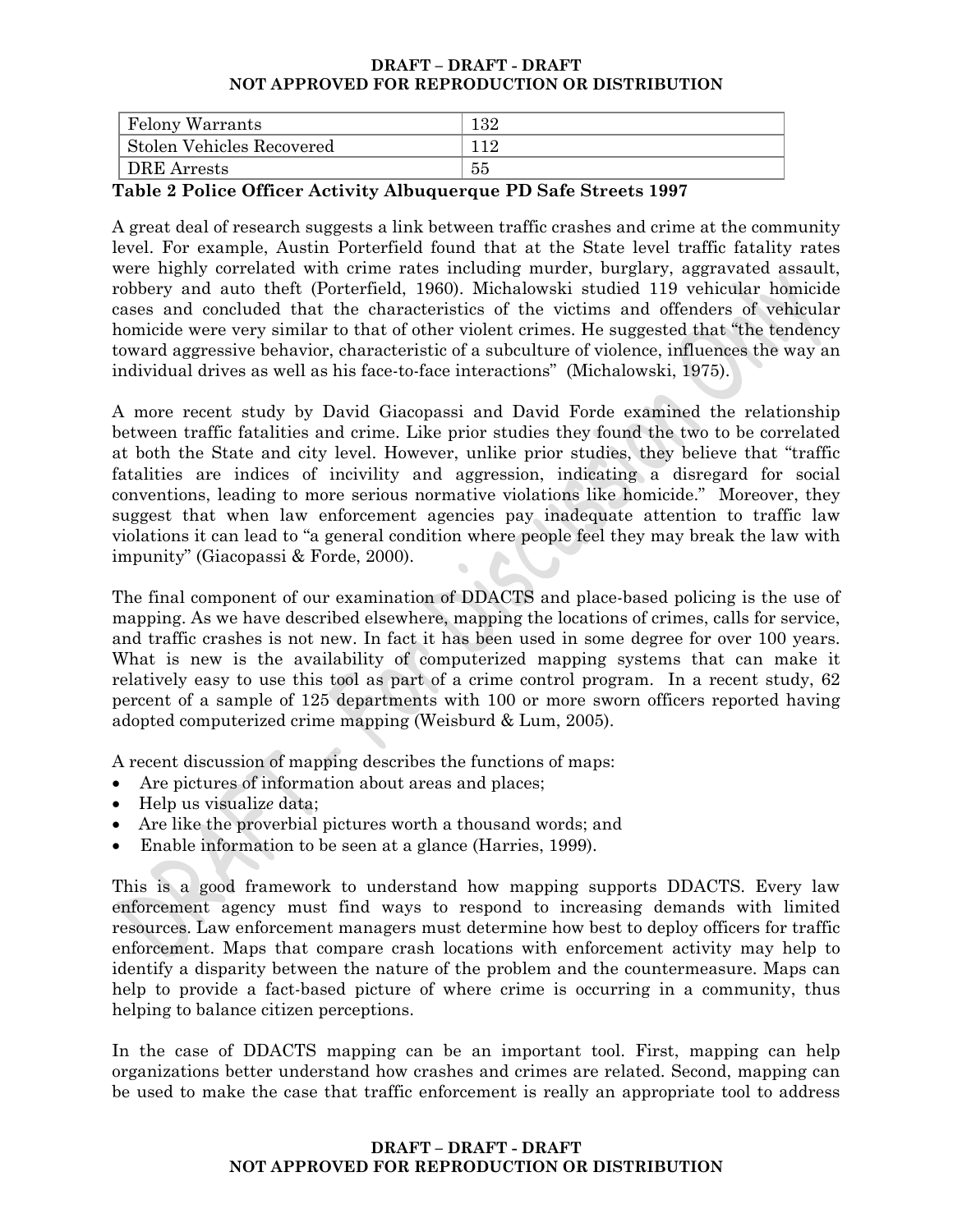the crime *and* traffic problems. Finally, mapping can be useful to demonstrate to the community the results of the DDACTS initiative; see the National Institute of Justice's "Geography and Public Safety: A Quarterly Bulletin of Applied Geography for the Study of Crime and Public Safety."

Of course it is important to note that the use of crime mapping in support of DDACTS may have unintended consequences. That is, each time a law enforcement agency illustrates a map depicting the success or failure of its strategy, it may influence citizen behavior and be cause for concern. Information, in this sense, may cause uncertainty (Monmonier, 1997).

# **Using Data to Drive Law Enforcement Strategy**

It is important to note that the word "data" is the first component of DDACTS. The DDACTS model and guiding principles place a great emphasis on data as a basis to identify target areas, develop strategy, and monitor performance. This need to effectively use data might be a significant obstacle to implementing the DDACTS model save for the fact that over the past 30 years law enforcement agencies have become adept at using data in meaningful and efficient ways. We believe that this transformation has been driven, in large part, by the adoption of two innovations, Problem-Oriented Policing and COMPSTAT.

In 1979, Herman Goldstein, a professor of law at the University of Wisconsin, and previously a member of the senior leadership at the Chicago Police Department, published an article that offered the vision of a very different approach to policing (Goldstein, 1979). In his description of problem oriented policing Goldstein argued that the law enforcement community had focused almost entirely on the "means" of policing. That is, there had been far too much emphasis placed on "staffing, management, and organization." He suggested that law enforcement should pay much greater attention to the results, or "ends" of their efforts.

Goldstein indicated that such an approach would require that law enforcement organizations:

- Identify problems in precise terms;
- Research the problems;
- Document the nature of the current response;
- Engage in a broad exploration of alternative responses; and
- Weigh the merits of the responses.

Goldstein pointed out the word "problem" referred to "the incredibly broad range of troublesome situations that prompt citizens to call the police, such as city robberies, residential burglaries, battered wives, speeding cars, runaway children, accidents, acts of terrorism, even fear. He argues that, "these and similar problems are the essence of police work. They are the reason for having a police agency."

Goldstein's idea was straightforward. He argued that the law enforcement should pay less attention to responding to incidents and pay more attention to solving the problems that generate the demands for service. This approach would be very dependent on data. The proposed analytical strategy would come to be known as SARA (Scanning, Analysis,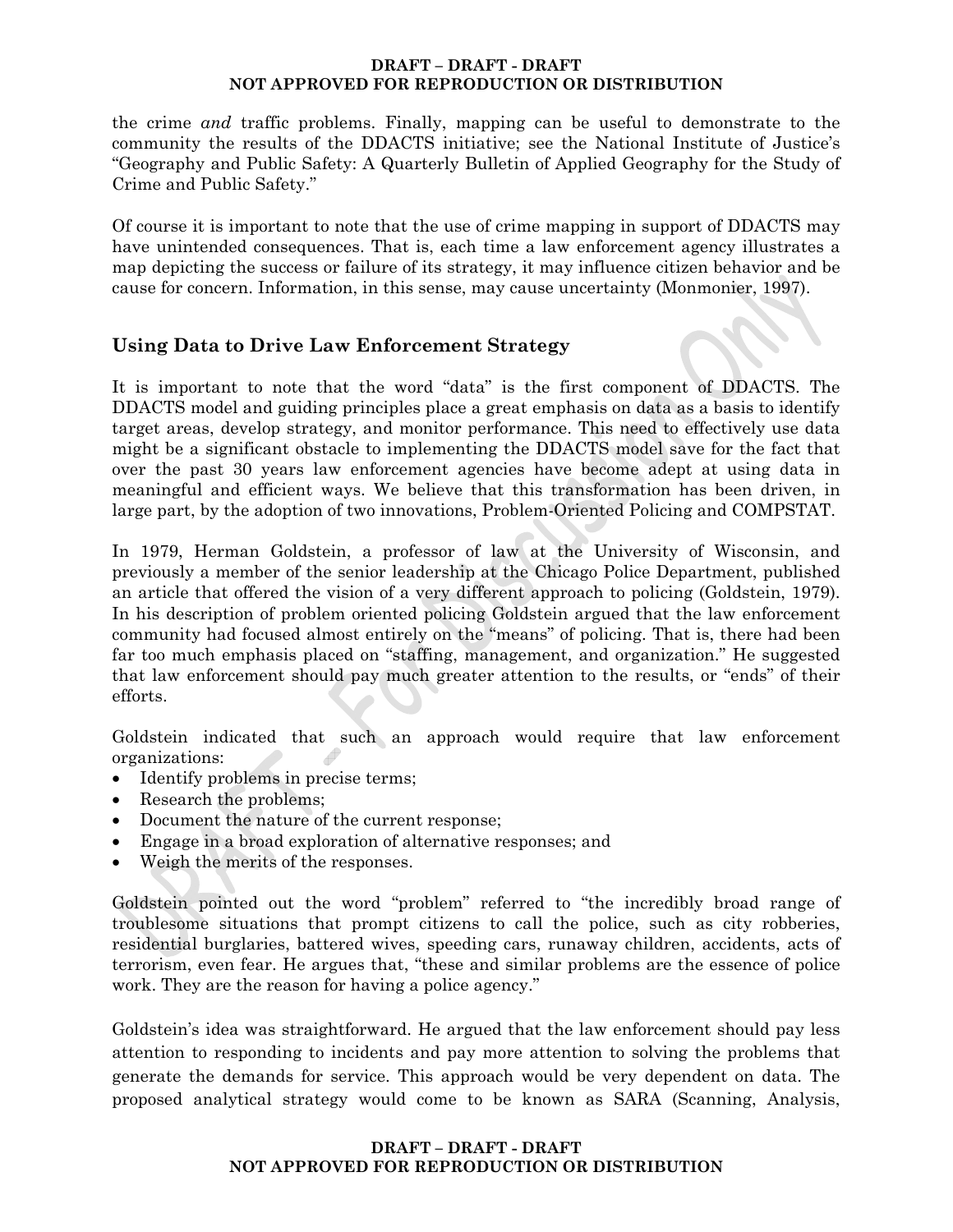Response, and Assessment) (Center for Problem-Oriented Policing, 2011). As we see below the SARA approach is quite similar to that used in DDACTS.

## Scanning:

- Identifying recurring problems of concern to the public and the police
- Identifying the consequences of the problem for the community and the police
- Prioritizing those problems
- Developing broad goals
- Confirming that the problems exist
- Determining how frequently the problem occurs and how long it has been taking place
- Selecting problems for closer examination

### Analysis:

- Identifying and understanding the events and conditions that precede and accompany the problem
- Identifying relevant data to be collected
- Researching what is known about the problem type
- Taking inventory of how the problem is currently addressed and the strengths and limitations of the current response
- Narrowing the scope of the problem as specifically as possible
- Identifying a variety of resources that may be of assistance in developing a deeper understanding of the problem
- Developing a working hypothesis about why the problem is occurring

### Response:

- Brainstorming for new interventions
- Searching for what other communities with similar problems have done
- Choosing among the alternative interventions
- Outlining a response plan and identifying responsible parties.
- Stating the specific objectives for the response plan
- Carrying out the planned activities

### Assessment:

- Determining whether the plan was implemented (a process evaluation)
- Collecting pre– and post–response qualitative and quantitative data.
- Determining whether broad goals and specific objectives were attained
- Identifying any new strategies needed to augment the original plan
- Conducting ongoing assessment to ensure continued effectiveness.

As the law enforcement community learned more about the problem-oriented (or as it was later to be called, "problem-solving") approach it became clear that there was not a general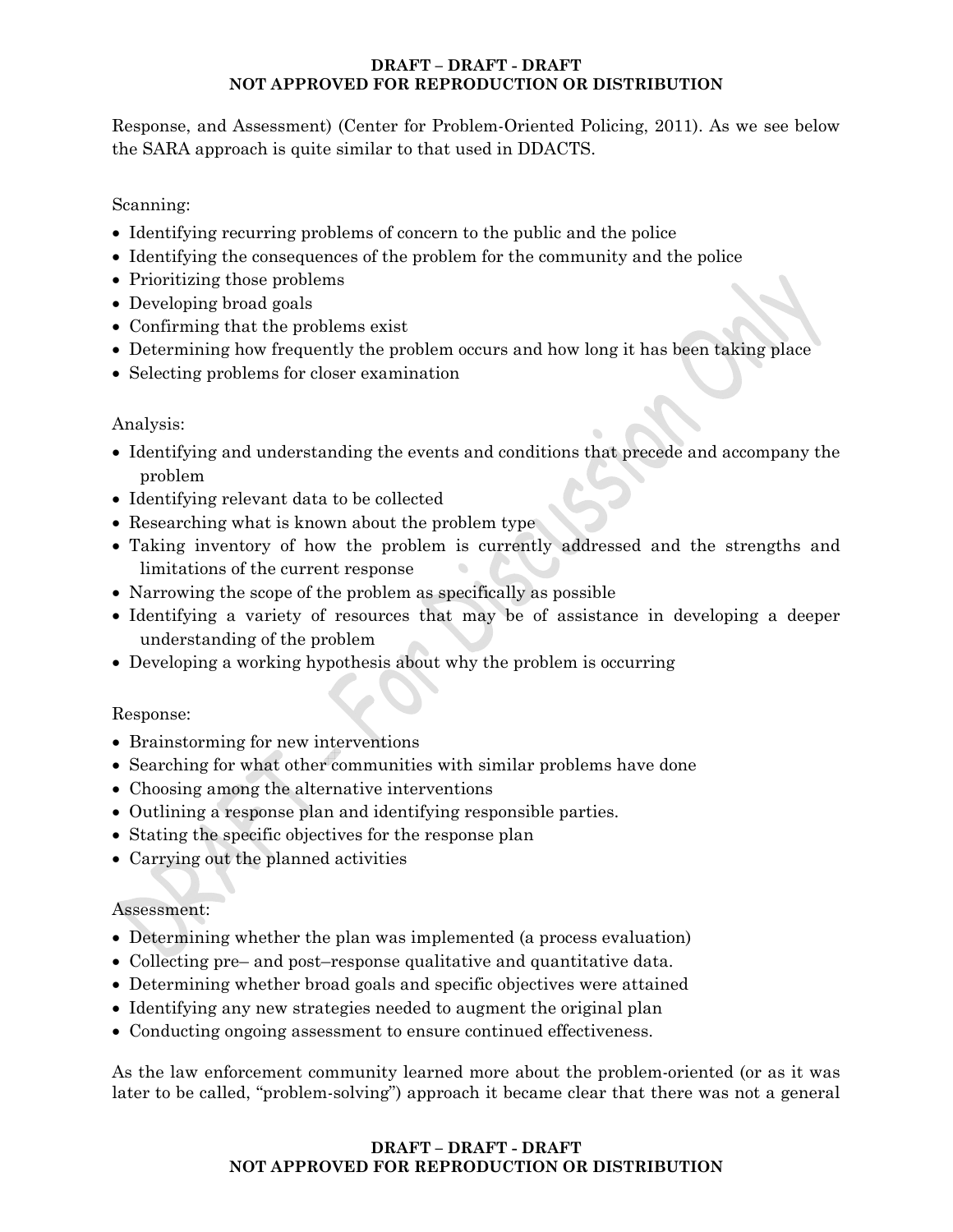body of knowledge that law enforcement practitioners could turn to in order to help them use the SARA methodology. Even when agencies were able to define a problem they did not have easy access to information about what worked to solve these problems in other communities.

With funding from the Department of Justice researchers at the University of Wisconsin established a Web-based Center for Problem-Oriented Policing (POP). The Web site offers problem-specific guides such as *Assaults in and Around Bars*, or *Speeding in Residential Areas*. It also offers "response guides" such as *Police Crackdowns* and problem-solving tool guides.

Interestingly, for a number of reasons, the nexus between traffic safety and problem solving is quite strong. First, traffic related issues (violations, crashes, and congestion) are closely related to quality of life. When citizens fear for the safety of their family because of dangerous drivers in their neighborhoods they often turn to law enforcement for help. In some communities law enforcement agencies do not devote enough attention to these types of complaints. Second, traffic safety issues are well suited to the problem-oriented approach. One of Goldstein's earliest applications of this approach was a study of impaired driving in Madison, Wisconsin, in 1981 (Scott, 2000). Goldstein understood that addressing a problem as complex as DUI required careful analysis and a multifaceted response. It is no surprise that the California Highway Patrol and the Washington State Patrol have been awarded the Herman Goldstein Award for Excellence in Problem-Oriented Policing for comprehensive traffic safety programs.

The other law enforcement innovation that has strengthened the feasibility of DDACTS is COMPSTAT, a relatively new law enforcement management strategy that originated in the New York City Police Department (NYPD) in the early 1990s. The effort began as a way to deal with crime data that was being collected on a daily basis at each precinct (interestingly, the department's main information system provided crime data that was nearly one year old). The department began to convene weekly meetings to discuss the timely crime data. These "discussions" evolved into an intense and often heated effort to increase accountability for crime control.

In each COMPSTAT session the department focuses on a particular geographic command, typically a borough. The senior staff from the command and the precinct commanders from that command would discuss crime trends, major cases, and their intervention strategies. The presenters are questioned by a group of senior executives of NYPD. While this dialogue is underway, PowerPoint images of relevant crime and performance data were displayed prominently behind the presenter.

The COMPSTAT process has four critical components:

- Accurate and timely intelligence
- Effective tactics
- Rapid deployment of personnel and resources
- Relentless follow-up and assessment (Silverman, 1999)

There are a number of aspects of the NYPD program that were critical to its success, including: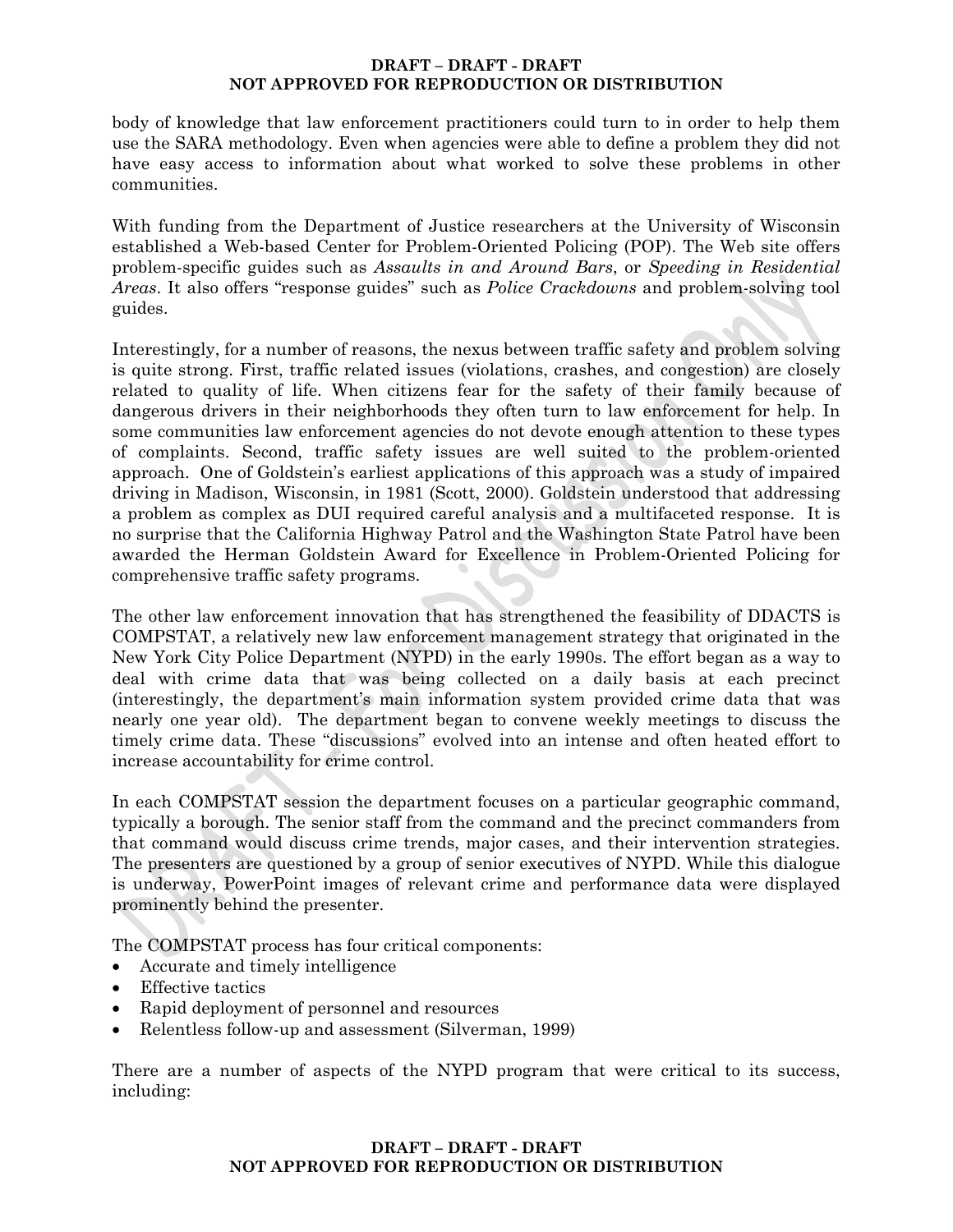- Department executives had access to extensive data gathered and prepared by the COMPSTAT unit. Their briefing sometimes included data about incidents that had occurred in the evening before the meeting.
- COMPSTAT sessions were very public (i.e., open to members of the department of all ranks), and could prove to be extremely embarrassing for commanders who were ill prepared. This kind of public scrutiny was very unusual in policing. It was rare to criticize senior law enforcement officials in front of their subordinates.
- NYPD took actions when commanders were unsuccessful. Underperforming commanders were replaced. This created unusual opportunities for women and members of minority groups to assume leadership positions.
- Commanders who were successful in reducing crime were often rewarded with increased resources and assets. This tended to shift the department's focus from programs that don't work to those that do.
- COMPSTAT forced units to communicate with each other. If, for example, a precinct detective supervisor failed to share information with the precinct's narcotics supervisor it would reflect badly on the precinct commander, and that situation would generally be rectified very quickly.
- COMPSTAT emphasized the notion that law enforcement agencies could control crime and improve the quality of life in New York, and that it was the department's responsibility to do just that.

The COMPSTAT process received enormous attention in the law enforcement community. Hundreds of departments have adopted COMPSTAT–like programs. Among the more notable are those in Seattle, Baltimore, Minneapolis, Los Angeles, Nashville, Philadelphia, and Mesa, Arizona. Many small and medium communities have also adopted COMPSTAT (Weisburd, Mastrofski, Greenspan, & Willis, 2004).Many agencies have learned that it is important to shape and mold the COMPSTAT process to fit its organizational norms. In other words, COMPSTAT worked in New York, and can work in other places if properly adapted.

Some people have criticized COMPSTAT, arguing that because COMPSTAT is essentially a "top-down" approach to management, and a result, it is inconsistent with community policing, which focuses on individual officer empowerment. In fact, as one recent study points out, there are strong linkages between crime control, community policing, and COMPSTAT (Abt Associates, 2003). Among those commonalities are:

- *Community Interface.* COMPSTAT can facilitate a two-way exchange of information between the police and the community by incorporating (in addition to crime and other computerized police data) various kinds of community data in the police COMPSTAT meetings (e.g., community satisfaction or quality of life surveys), or by providing the community with access to non-sensitive COMPSTAT information via the police department Web site.
- *Environmental Scanning.* This information domain emphasizes the need to incorporate an array of data, including social and community data, into the police decision-making process. The COMPSTAT process, in theory, provides a forum for display and discussion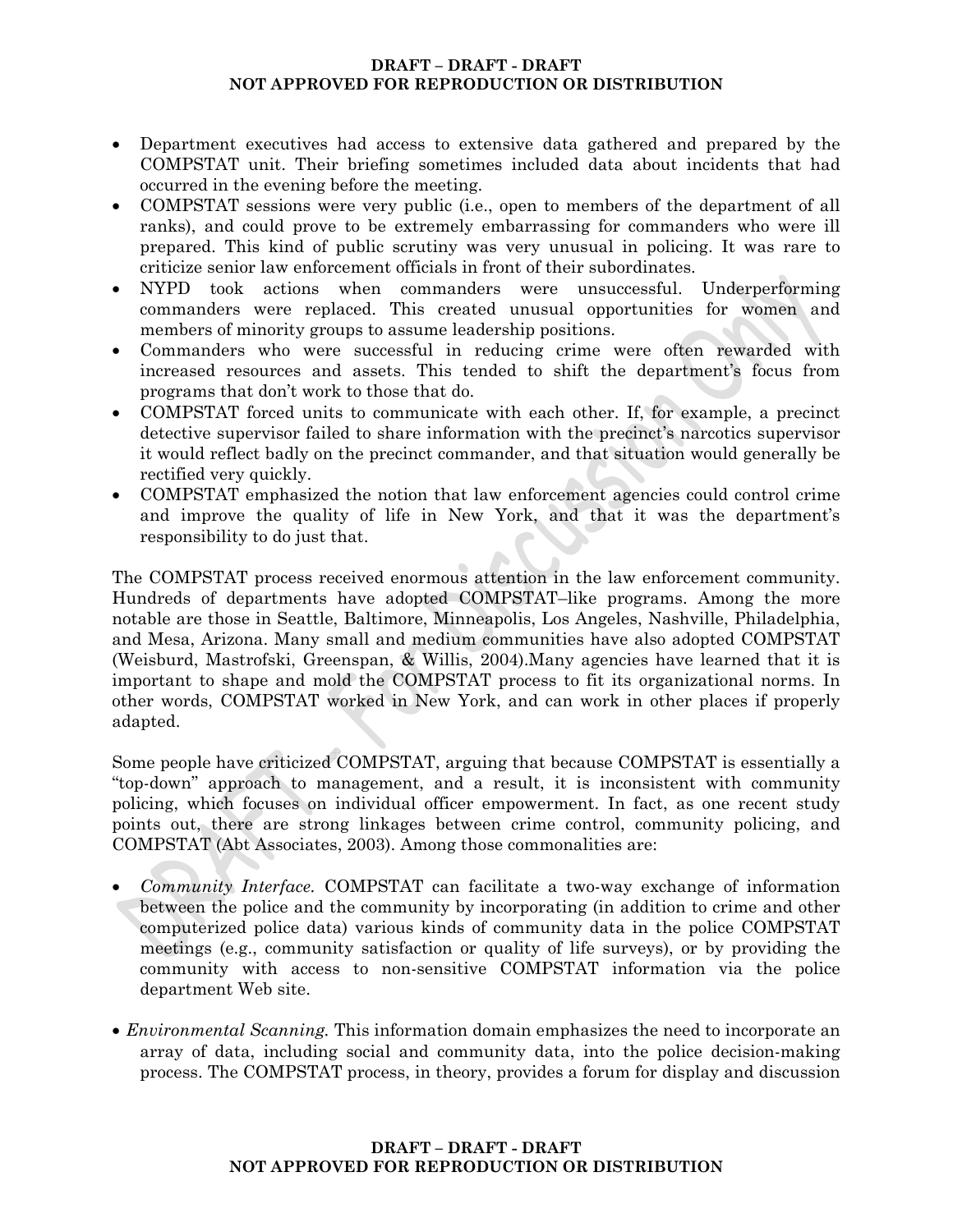of these other data sets, as they could be incorporated into the process in much the same manner than police crime data are.

- *Interorganizational Linkages.* Community policing requires that the police work closely with other governmental agencies, nonprofit organizations, and the private sector to address crime and disorder problems. The COMPSTAT process can fulfill this requirement either by including other agency data in the COMPSTAT data analyses (e.g., social service agency data that depict possible contributing factors to crime problems) or by including representatives from these other organizations in the meetings.
- *Workgroup Facilitation.* COMPSTAT meets the workgroup facilitation requirement by enabling key stakeholders within a geographic area–both within and outside the police department – to participate in COMPSTAT meetings.
- *Problem Orientation*. The problem orientation requirement stresses the need to focus on problems rather than incidents. COMPSTAT meetings focus on community problems and examine their nature and extent via crime and other trends. In addition, while COMPSTAT processes generally display incident-level crime data, they could also potentially display other data that show potential contributing factors to community problems.
- *Area Accountability.* COMPSTAT is perhaps best aligned with the area accountability requirement that commanders be responsible for specific geographic areas and, therefore, have access to information that provides them with required information about their assigned geographic area. COMPSTAT crime maps are of course inherently area-specific; other analyses, presented as either tabular data or graphs, can be presented in an area-specific manner as well.

One of the best illustrations of the way in which POP and COMPSTAT have been used in a DDACTS model is in Nashville. Former Chief Ronal Serpas is a strong proponent of COMPSTAT and the use of traffic enforcement as a tool to improve the quality of life for Nashville residents. He has written that, "Quality data, timely managed, shared and used to direct field activities is a successful strategy" (Serpas & Morley, 2008).Moreover he has said, "Far too much energy is wasted on considering what the police cannot do and what commanders do not have; valuable time and momentum are lost by focusing on these negatives. Our uses of valid and reliable data are fundamental to our efforts to direct positive change and to educate the public that we can and do make a difference" (Anacapa Sciences, Inc., 2009).

# **Traffic Enforcement is Law Enforcement**

One of the key successes of the DDACTS model is that it has bridged the gap between those that think that traffic enforcement is a separate discipline, one best done by specialists and those that believe that traffic enforcement is central to the core law enforcement functions of preventing crime and disorder. The DDACTS principle of "reducing social harms" has provided a framework for law enforcement agencies to more efficiently deploy resources by escaping conventional ideas about policing and traffic safety.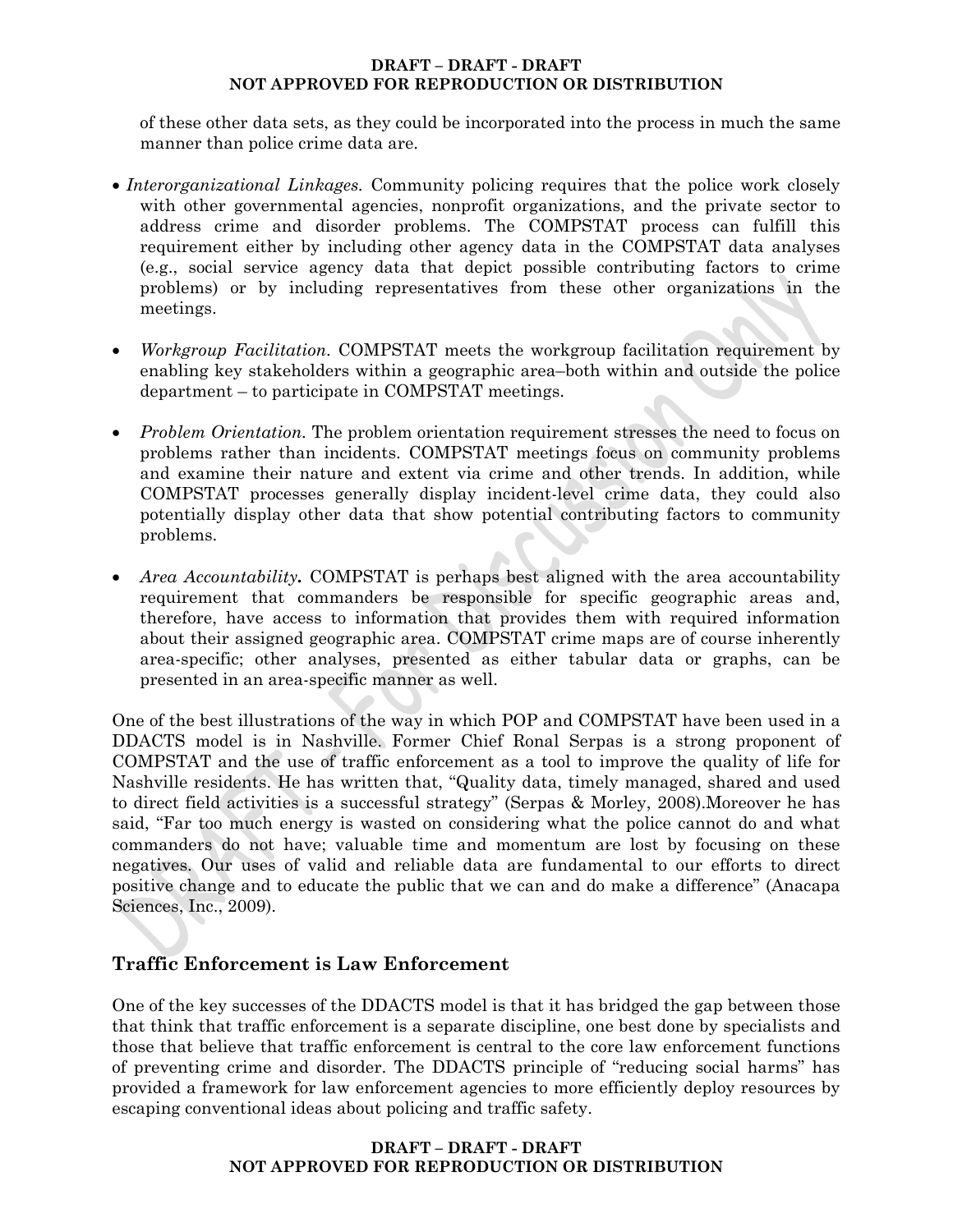Of course, when we see the effectiveness of DDACTS, it seems appropriate to wonder how the law enforcement approach to traffic safety became so fragmented. In this section we examine that question.

 Law enforcement agencies have played a key role in traffic safety for over 100 years. The NYPD, for example, created a motorcycle squad in 1911. The unit was charged primarily with traffic enforcement.

The development of the current model of law enforcement traffic service delivery can be traced to Evanston, Illinois. In 1929, under the direction of police Lieutenant Frank Kreml, Evanston established the nation's first Accident Prevention Bureau. The subsequent success of this bureau was recognized and imitated by other law enforcement departments throughout the country. In 1932 Evanston's Accident Prevention Bureau won the first of many National Safety Council traffic safety awards, causing Evanston to be named America's Safest City. (Only eight years earlier the city ranked fifth in U.S. traffic fatalities). In 1936 Kreml was appointed director of the newly created Traffic Institute at Northwestern University. The Traffic Institute formed a strong relationship with the highway safety committee of the International Association of Chiefs of Police (City of Evanston, no date).

The Traffic Institute promoted a comprehensive approach to crash prevention that included crash records, engineering, public information and traffic enforcement. Interestingly, this approach focused primarily on places rather than individuals, much like the DDACTS model.

As this approach to crash prevention began to take hold in the United States we observed the advent of the specialized traffic division. That is, many departments assigned traffic responsibilities to a special unit. Between 1936 and 1941 specialized law enforcement traffic units were started in Los Angeles, Detroit, Atlanta, Chattanooga, Chicago, Cincinnati, Cleveland, Oakland, and Portland (Kreml, 1954). In a 1954 article Kreml examined the need for traffic specialization. He suggested that the size of the traffic safety problem required the law enforcement community to create specialized traffic units. The argument is detailed below.

"In summary, police forces in the United States today are faced with a gigantic traffic supervision problem which, as has been indicated, can be effectively controlled through efficient use of manpower and equipment. The best organizational facility for the accomplishment of this mission is highly trained, specialized forces. Except in a few instances, the general patrol forces are incapable of the function because of lack of training, administrative skill, and competent, interested supervision. Every effort should be made at once to attack the problem of reducing traffic accidents and congestion through the specialized traffic division, while, at the same time, the general patrol forces and the general administrative personnel are trained to assume an increasing share of this responsibility."

It is not difficult to imagine how this promotion of the specialized traffic unit, coming from a key institution, would have a strong influence. Even today it is not uncommon to find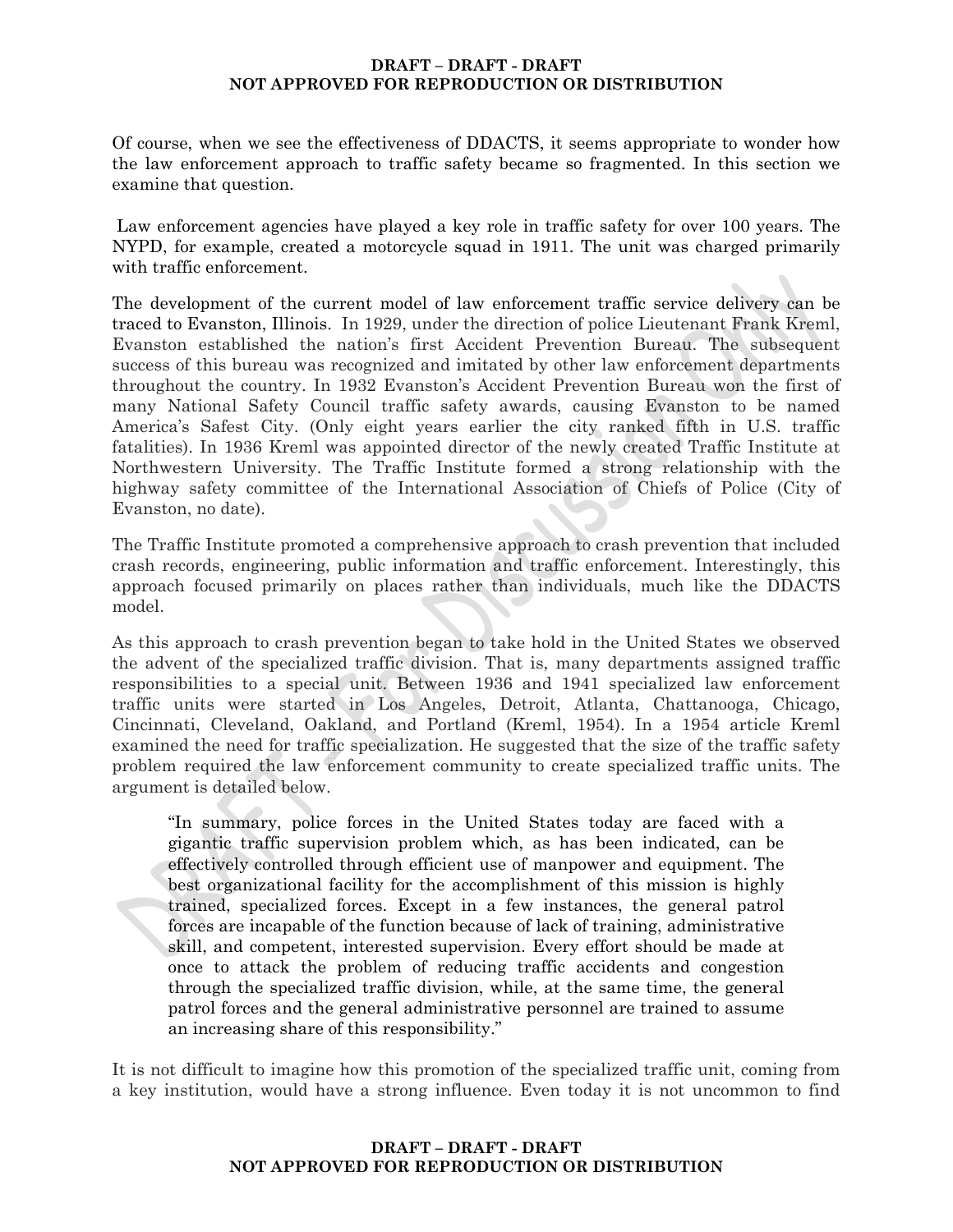specialized traffic units; even in relatively small organizations. Not only did Kreml argue that the specialized unit was important, but he seemed to suggest a real distinction between traffic specialists and others in the department, giving rise to the notion that traffic enforcement was different; an idea that remains strong today.

Like most organizations, law enforcement agency performance can be harmed by too much specialization. In the case of traffic services, there may be distinct advantages tied to staffing a specialized unit, but the presence of such a unit may send an unintended message to the rest of the organization that traffic safety is someone else's responsibility.

The delivery of law enforcement traffic services was significantly enhanced by the creation of NHTSA in 1970. NHTSA has taken a multi-faceted approach to enhancing the law enforcement role in traffic safety. Among its activities have been:

- Research and demonstration projects to evaluate strategies;
- Training and conferences for law enforcement personnel;
- Programs to support focus areas such as impaired driving and occupant restraint;
- Support for the Highway Safety Committee of IACP and the Traffic Safety Committee of the National Sheriffs' Association;
- Support for the National Law Enforcement Challenge; and
- Support of focus areas through grants to cover costs of law enforcement service delivery.

One of NHTSA's biggest challenges has been to convince law enforcement executives of the need to focus on traffic safety. In addition to the problems associated with the overspecialization of traffic services there are other factors that have made law enforcement executives reluctant to commit resources to traffic safety programs:

- Many chiefs believe (even in the face of evidence to the contrary) that addressing crime problems is more important than preventing traffic crashes.
- Citizens are skeptical about the use of traffic enforcement as a law enforcement strategy. Some view traffic enforcement as a means of revenue generation, and this view is often reinforced when local communities publicly bemoan the lack of citation revenue (Solomon, 2010).
- Law enforcement organizations often use traffic enforcement as a measure of officer performance, rather than promoting it as a tool to prevent crashes. In response, officers resist departmental efforts to increase performance, calling it a "quota" system (Blankstein, 2011).
- Support for traffic enforcement was damaged by the imposition of the National Maximum Speed Limit, that, even though it had a positive effect on crash reduction created difficulties for the agencies charged with enforcement (TRB, 1998).
- Traffic enforcement has come under scrutiny by those who argue that it is disproportionately applied against members of ethnic and racial minorities (Ramirez, McDevitt, & Farrell, 2000).

In the face of these issues NHTSA worked with its partners to strengthen traffic enforcement. This is well reflected in publications and conference proceedings.

In the *Highway Safety Desk Book,* a joint effort of NHTSA and IACP, law enforcement executives are reminded of the crime control effects of traffic enforcement: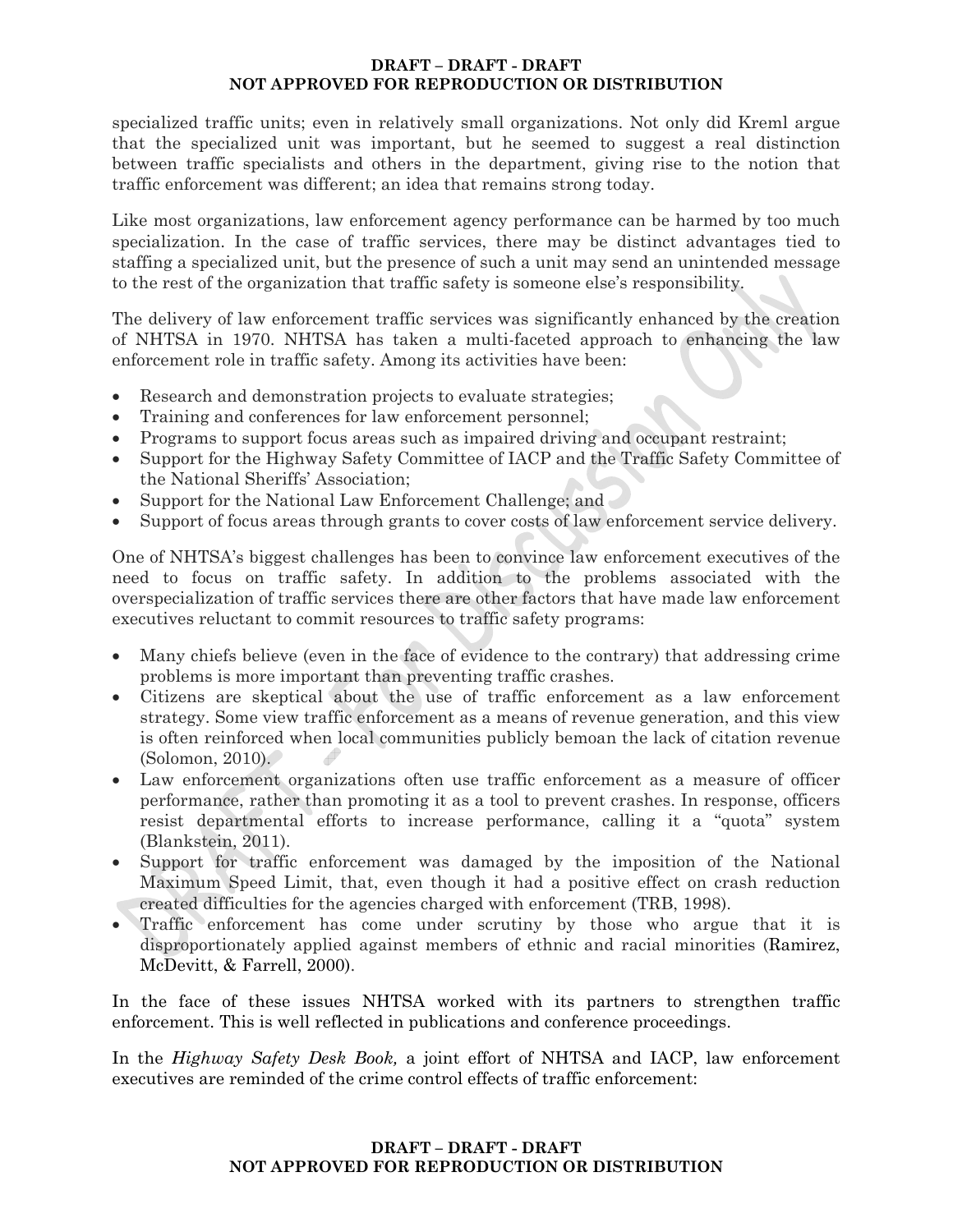**"**Traffic law enforcement gives officers at the state, local, and county levels the unparalleled opportunity to save lives. The causal relationship between consistent, goal-oriented enforcement and casualty reduction stands clear and unimpeachable. Traffic enforcement is demonstrably justifiable on its own merits. Yet, today an emerging secondary benefit reinforces the value of roving patrol officers. They have become major crime fighters! America's long-standing reliance on the motor vehicle has put crime literally on the nation's streets and highways. Murderers, robbers, auto thieves, and drug traffickers all travel by motor vehicle. And when they violate traffic laws—a frequent occurrence because criminals typically are preoccupied by their crimes—that familiar police light appears in the mirror. This once meant two things: a short conversation with the officer and a traffic citation. Today, much more can follow.

What happens in those few moments when an officer approaches a violator describes the quiet revolution taking place within law enforcement. Officers more frequently recognize that the violator doesn't quite fit the circumstances. The subject's demeanor, the caliber of responses to questions, a lack of knowledge about the vehicle—these and similar factors noted by the alert, trained observer recommend further investigation. And further investigation pays off in criminal arrests. None of this results from mere luck. Specialized training, a growing reservoir of favorable experience and, perhaps most important, the intelligent wariness of the individual combine to transform him from a traffic officer into something more. It's as if we're getting two people for the price of one: an officer skilled in traffic and another knowledgeable in general criminal investigative technique" (NHTSA, 1996).

In the fall of 1995, the Police Executive Research Forum (PERF) worked with NHTSA to develop plans for a national symposium on traffic policing. The collaboration with PERF was important because this group, consisting largely of large city chiefs of police, had not devoted much attention to traffic policing. The meeting was held in September 1996 and attended by 31 highway safety leaders (NHTSA, 1999). Among the key conclusions of the forum was that law enforcement executives did not fully appreciate the crime control benefits of traffic enforcement.

Following the PERF effort, NHTSA contacted the International Association of Chiefs of Police (IACP) for comments and possible follow-up discussion. It was determined that additional work on this important issue would be beneficial to all law enforcement and allied organizations, and, as a result, the IACP entered into a partnership with NHTSA to produce this document. The chairman of the IACP Highway Safety Committee (HSC) assumed responsibility for this project and appointed a subcommittee of HSC members and other law enforcement executives to produce this report (IACP & NHTSA, 2001). *Traffic Safety in the New Millennium* offered a strong assessment of the role of traffic enforcement and crime:

"Traffic safety programs form an integral component of the effective, comprehensive law enforcement operation. Unfortunately, not all law enforcement executives recognize this important fact. Other law enforcement issues constantly compete with traffic safety for law enforcement's attention,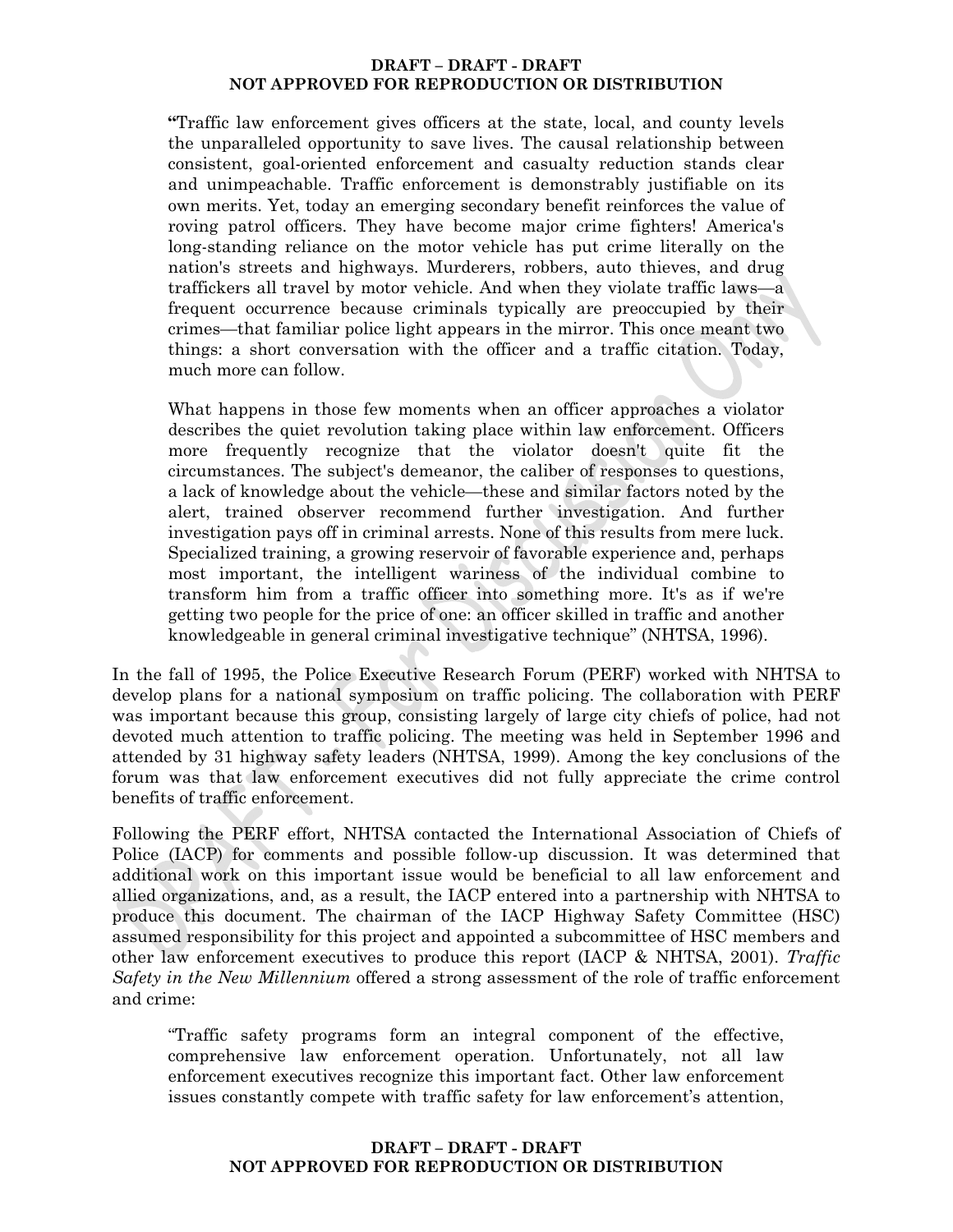and too often traffic safety initiatives take a 'back seat' to what are perceived as more important programs. Violent crime, gang violence and the proliferation of illegal narcotics are matters that, to many police executives, far outweigh the need to dedicate time to proactive traffic safety. Nothing could be farther from the truth. Many successful traffic safety initiatives have resulted not only in reductions in crashes, but in additional positive results that benefit our communities in many areas."

In the section on organizational commitment, a more positive approach emerges. They propose the following actions:

- Make traffic safety a core value;
- Integrate traffic safety throughout all operations of the department. When feasible a traffic safety unit should be established;
- Provide necessary training, equipment, and staff to fulfill the responsibility of providing traffic safety to the public; and
- Emphasize the importance of traffic safety during training and presentations to all personnel.

This statement maintains the traditional support for the specialized traffic unit while adopting a more organization-wide approach to traffic safety.

In the wake of attacks of September 11, 2001, it became even more difficult to devote scarce resources to traffic enforcement. In response, NHTSA launched its *Conducting Complete Traffic Stops* program. This program offered training to law enforcement agencies on how to gather information on vehicle stops while protecting the constitutional rights of drivers. In describing the program, then NHTSA associate administrator Otis Cox said:

"At NHTSA, our challenge is to help the law enforcement community address traffic safety issues, without compromising its responsibilities for criminal enforcement and security. This is why we work with the IACP and other law enforcement organizations to promote the concept of the complete traffic stop.

Traffic law enforcement benefits can go far beyond the traffic stop. Proper scrutiny of traffic offenders often leads to significant arrests for criminal and terrorist related activities. Reports from law enforcement agencies are replete with incidents where officers have seized stolen vehicles and stolen merchandise, made drug and weapon possession and trafficking charges, and uncovered evidence of child abuse-all in the course of traffic enforcement. In areas of homeland security, alert officers have identified undocumented aliens and vehicles carrying explosives and large amounts of cash that could lead to acts of terrorism" (Cox, 2003).

In July 2007 an article appeared in the *Police Chief Magazine* that described some of the challenges and opportunities of providing law enforcement traffic services. Strategic and Tactical Approaches to Traffic Safety (STATS) offered a new model that included four goals:

 To enable law enforcement agencies to provide effective traffic enforcement without depending on federal funding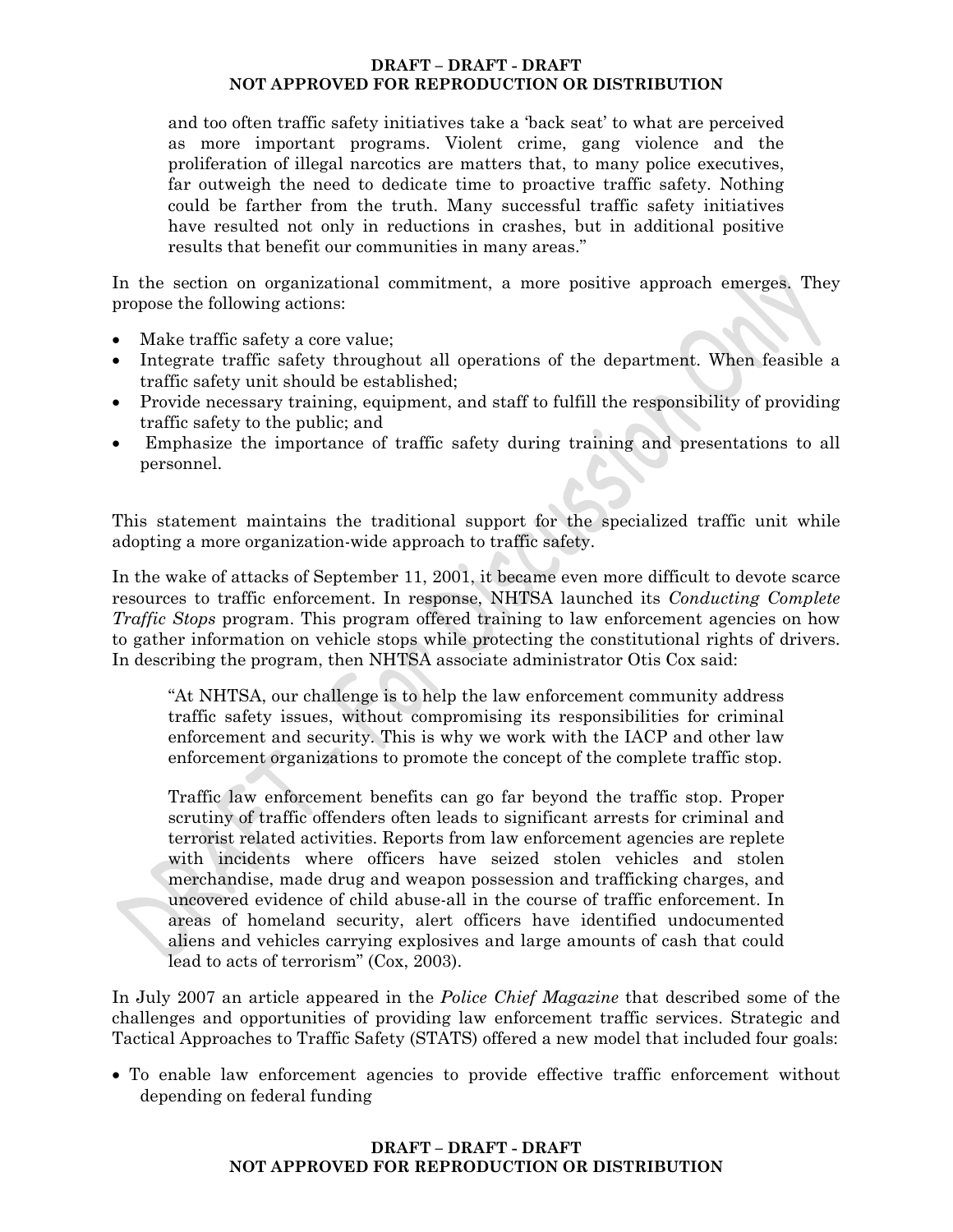- To use data-driven models for allocating enforcement resources
- To develop strategies for using traffic enforcement to reduce overall criminal activity
- To develop and train a new generation of traffic safety professionals (Weis & Morkel, 2007).

In September 2007, the Northwestern University Center for Public Safety and the Colorado State Patrol held a STATS conference in Denver. Participants heard from a range of speakers who described innovative approaches to achieving public safety, many of which included the use of traffic enforcement. The common thread through all of the presentations was the need to think strategically, use data to inform decision-making, hold individuals accountable for performance, and remember that traffic enforcement is law enforcement.

Shortly following the Denver STATS conference NHTSA formed a working group to discuss how the lessons from STATS could be applied. Among those attending the first working group meeting was a representative of the Bureau of Justice Assistance (BJA). This was an important development. In prior years there was little collaboration between NHTSA and the units in the Department of Justice that were responsible for law enforcement.

At a meeting in late 2008 a working design and guiding principles for DDACTS emerged. A group of seven test sites (Baltimore County, MD, Lafourche Parish, LA, Nashville, TN, Oakland, CA, Rochester, NY, St. Albans, VT, Washoe County Sheriff's Office, NV) were announced, and support was provided by NHTSA, BJA, and the National Institute of Justice, the research and evaluation arm of the Department of Justice (Burch & Geraci, 2009).

In addition to the collaboration with Federal agencies, DDACTS was endorsed by a myriad of law enforcement organizations including:

- International Association of Chiefs of Police,
- International Association of Crime Analysts,
- National Sheriffs' Association.
- National Organization of Black Law Enforcement Executives,
- National District Attorneys Association,
- National Criminal Justice Association.
- American Probation and Parole Association,
- Governors Highway Safety Association,
- American Association of Motor Vehicle Administrators,
- Federal Highway Administration, and
- Federal Motor Carrier Safety Administration.

# **Conclusion**

This report has examined how innovations in the law enforcement and academic communities have combined to provide the intellectual and policy foundations for the DDACTS model. We know, however, that many good ideas and programs are never implemented. In this section we examine why DDACTS has emerged to become such a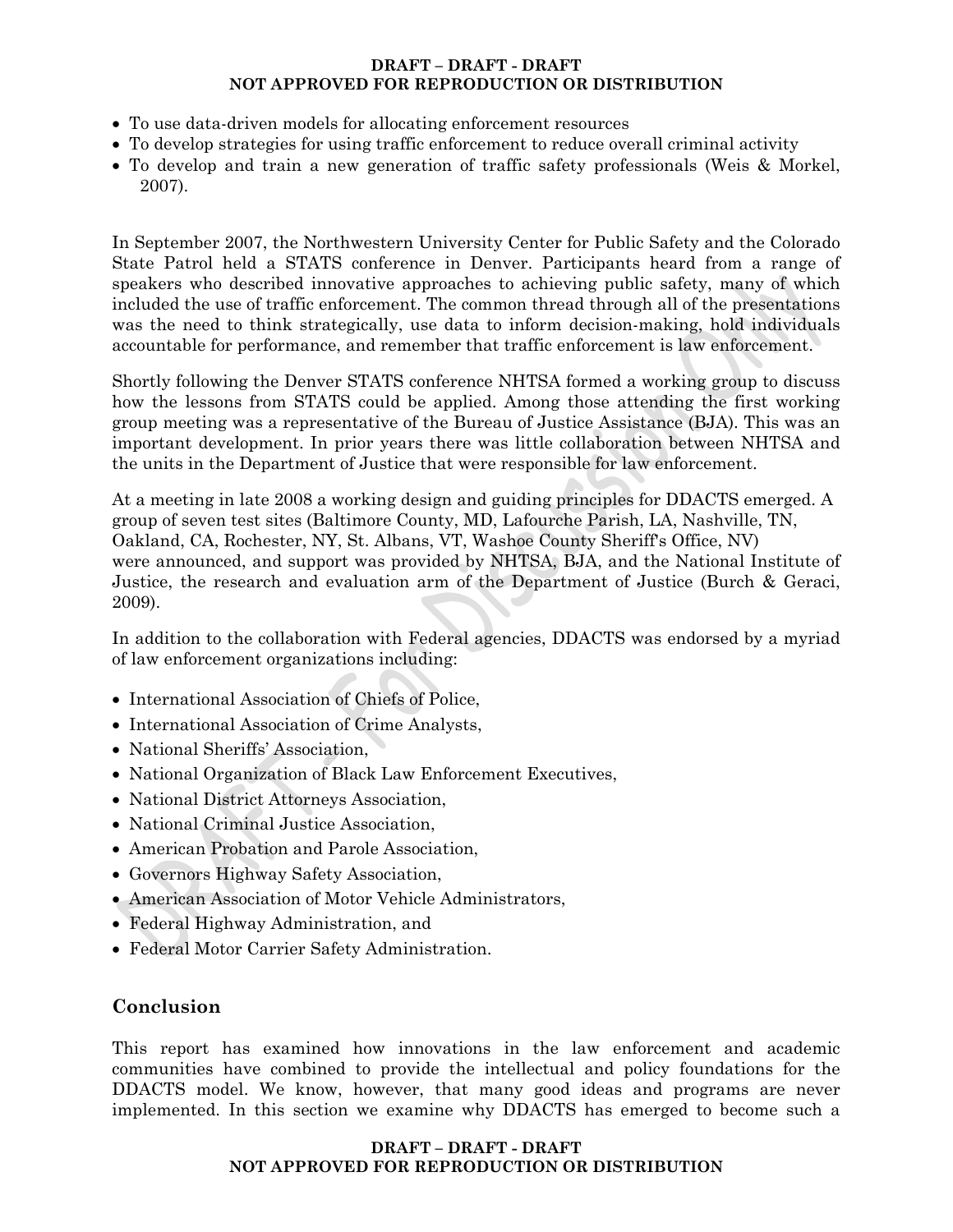vibrant program. Why, in other words, is DDACTS "an idea whose time has come"? Our view is summarized below.

*1. DDACTS capitalized on a more refined understanding of the relationship between traffic enforcement and crime.* For many years traffic safety advocates worked to gain the support of law enforcement executives to do more traffic enforcement. Because it was difficult to generate support for crash prevention programs, advocates attempted to convince law enforcement executives that there were residual crime control benefits from traffic enforcement. Consider the NHTSA "Looking Beyond the Ticket" program launched in 2007. In the preface readers are told,

"Looking Beyond the Ticket is a strategy to encourage officers to think about each traffic stop as a new opportunity to not only make the roads and streets safer but possibly to discover a more serious traffic offense or a criminal activity" (NHTSA, 2007).

This program and the "Conducting Complete Traffic Stops" program emphasized the notion that if an agency makes vehicle stops officers will discover wanted persons and contraband. However attractive on its face, this approach has limitations because the likelihood of such a discovery is very low, and the focus of the program is on "big" arrests, often at the expense of more data-driven strategy. While this "byproduct" approach strengthened the case for those agencies already engaged in traffic enforcement, it probably was not a very strong motivator for those that did not.

The real difference between DDACTS and its predecessor programs is that it focuses on places. By doing so it permits law enforcement agencies to form an evidence-based, politically defensible approach to public safety. That is, agencies adopting the DDACTS model can argue that they have identified the places where both crimes and crashes are occurring, and that they are using well-defined, effective, research-based strategies. The DDACTS model is very efficient because it places less emphasis on specialized units (many of which have been eliminated as a result of budget issues) and makes better use of officer uncommitted time.

*2. DDACTS reflects the change to "Smart Policing*." Law enforcement agencies are adopting evidence-based, data-driven strategies and tactics that are effective, efficient, and economical (Smart Policing Initiative, 2010). They have benefitted significantly from access to good data and having people on staff that know how to use it. The adoption of problemoriented policing and COMPSTAT have helped agencies to improve their data systems, and fostered a generation of law enforcement managers who are comfortable working with information. This facilitates the adoption of DDACTS.

At the same time the law enforcement community has endorsed the notion that law enforcement managers must be held accountable for results, not just activity. The DDACTS model makes a strong and important distinction between *outputs* (what the agency does) and *outcomes* (the results of these activities). The DDACTS focus on places is at the cuttingedge of criminological research.

*3. DDACTS has been very effectively communicated*. At a recent DDACTS workshop a participant told the group that his chief had attended a meeting where DDACTS was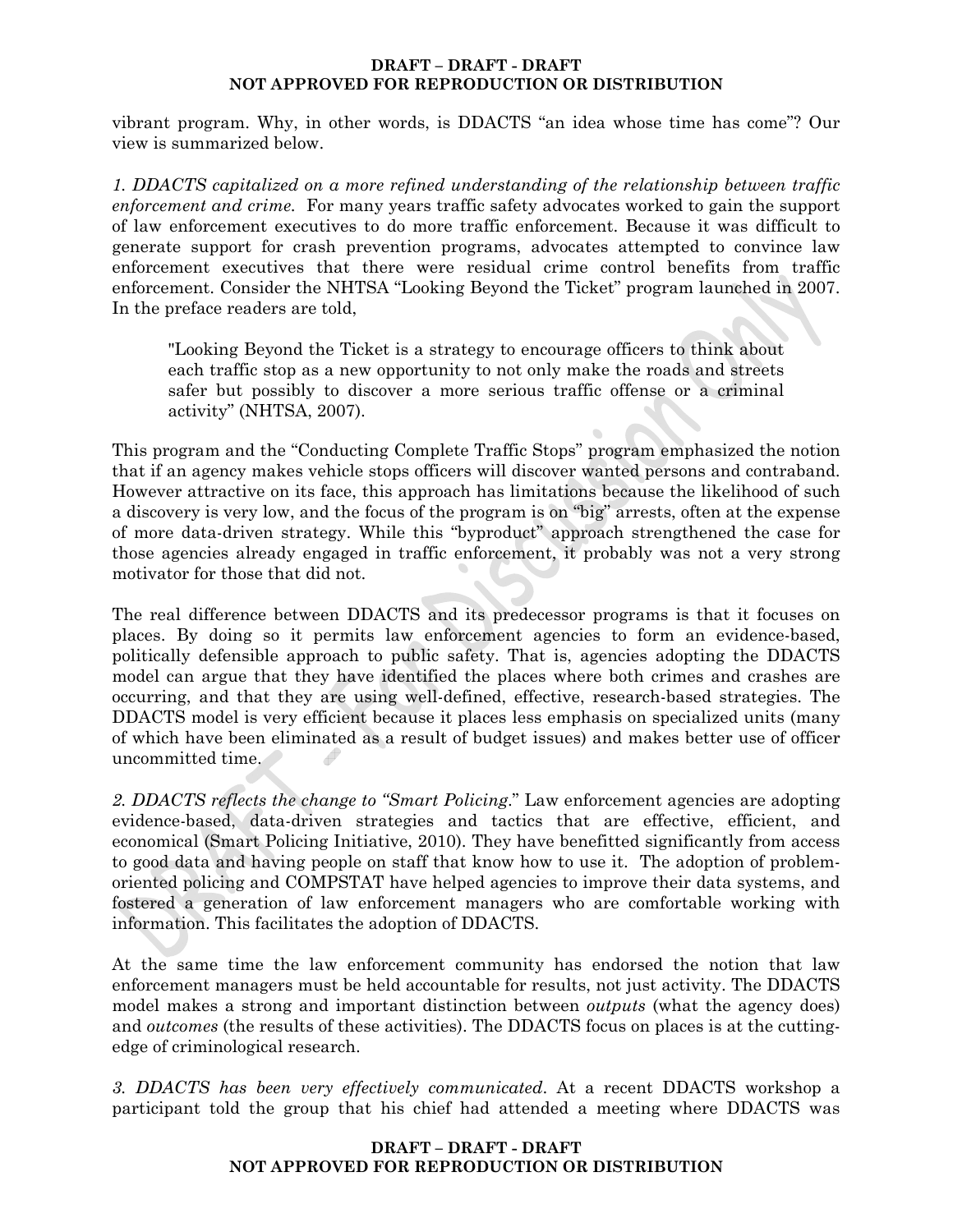discussed, and, as a result, the agency decided to find out more about DDACTS. We suspect that many workshop participants would have told a similar story about why they were attending.

An important component of the adoption of innovation is communication. That is, before an organization can adopt a new program or policy it must know about it, and have enough information to make an informed decision about its appropriateness for their organization.

Law enforcement organizations use both formal and informal channels to learn about innovations (Weiss, 1998). DDACTS has been particularly well marketed on the Web, in professional publications, and at conferences. The effort has benefitted from exposure through NHTSA, BJA, and NIJ, as well as through the partner organizations. DDACTS has effectively used social media sites like "Linked In." In addition, DDACTS has received considerable media attention.

Among the most effective marketing strategies of DDACTS are the training workshops. These sessions serve two valuable purposes. First, they train agency representatives about the DDACTS model. Second, they help to create a national peer network, one of the strongest predictors of effective adoption and implementation (Weiss, 1997).

*4. DDACTS does not offer grant funding as an incentive to participation*. In order to encourage State and local law enforcement agencies to spend more resources on traffic enforcement, the Federal Government has traditionally offered substantial grant funding. These grants are typically used for equipment, training, and overtime pay. Although in many cases these funds have been used effectively, the system that provides the money has arguably caused long-term structural problems in three areas.

First, Federal support for local law enforcement tends to emphasize Federal, not local, priorities. A second concern about Federal funding is that it tends to be narrowly focused (e.g., nighttime seat belt enforcement). The final problem related to Federal funding might be called "dependence." Many law enforcement agencies become adept at acquiring these funds on a regular basis, allowing such funds to become the de facto traffic enforcement budget. If the funds are later reduced or otherwise made unavailable, local governments may not have adequate funds to sustain these activities. Moreover, some law enforcement executives have come to expect Federal support for nearly all traffic safety programs. When asked to participate in traffic safety activities some will ask, "Where is the money?"

DDACTS makes no promise of Federal funding; participating agencies can receive limited analytical support at no cost to the agency. This makes the program stronger in several ways. First, agencies that participate do so because they believe it will be good for their communities. Second, because there is no grant funding there are no explicit program goals and objectives. That is, participating agencies do not have to meet highly particularized performance standards, such as the number of impaired driving arrests on rural roads. Finally, because DDACTS is not grant-funded, it is not a "Federal program." Rather, participating agencies can craft tactics and strategies that address local public safety problems.

*5. DDACTS has bridged the gap between Federal law enforcement programs*. One of the longstanding challenges facing the law enforcement community is that the Federal agencies